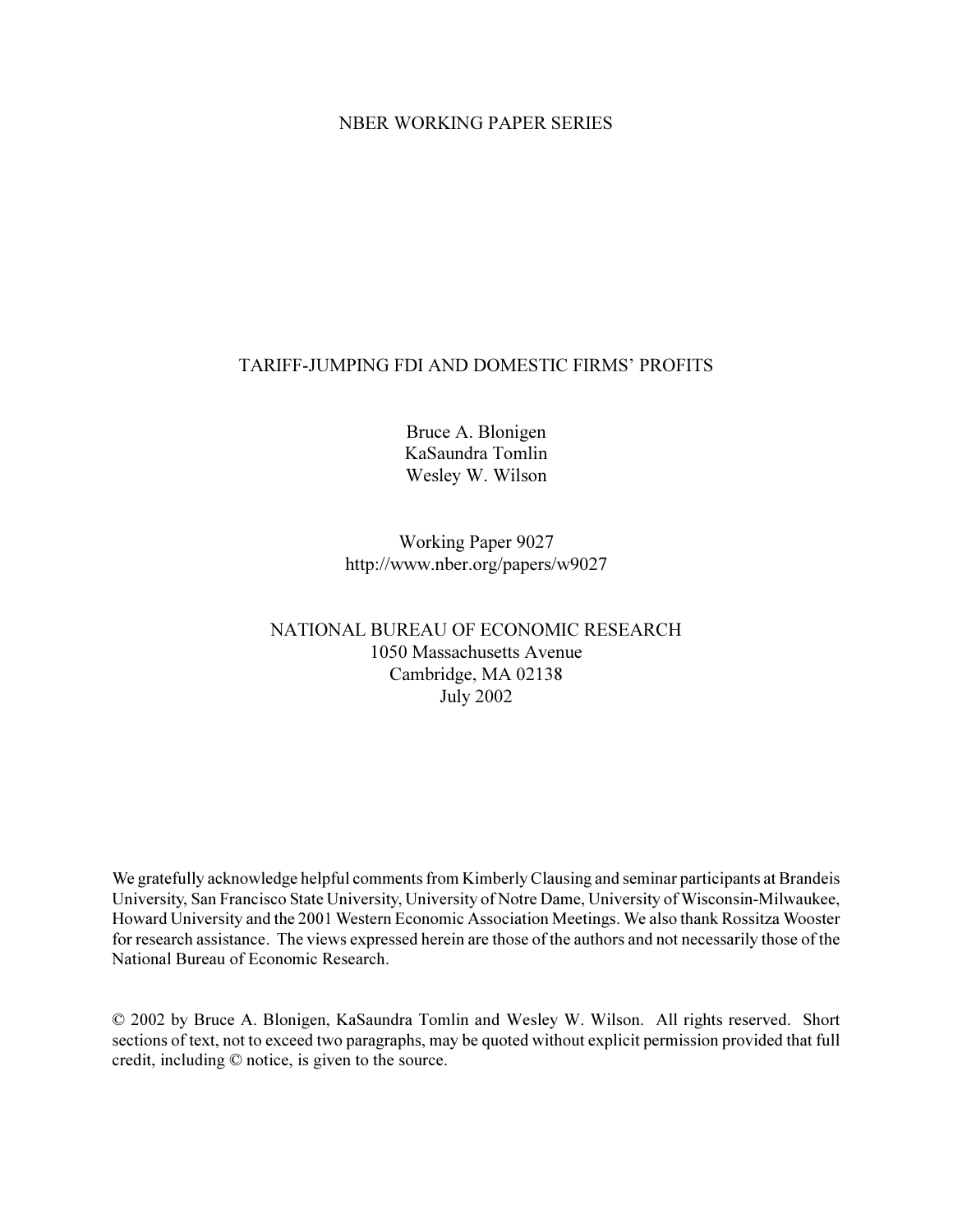Tariff-jumping FDI and Domestic Firms' Profits Bruce A. Blonigen, KaSaundra Tomlin and Wesley W. Wilson NBER Working Paper No. 9027 July 2002 JEL No. F13, F23, L11

#### ABSTRACT

Studies of the welfare implications of trade policy often do not take account of the potential for tariff-jumping FDI to mitigate positive gains to domestic producers. We use event study methodology to examine the market effects for U.S. domestic firms that petitioned for antidumping (AD) relief, as well as the effect of announcements of FDI by their foreign rivals in the U.S. market on these U.S. petitioning firms. On average, affirmative U.S. AD decisions are associated with 3% abnormal gains to a petitioning firm when there is no tariff-jumping FDI, but no abnormal gains if there is tariff-jumping FDI. The evidence for this mitigating effect is strongest when announcements of the intended tariff-jumping FDI have already occurred before an AD decision takes place, which happened in a fair number of cases. We also find evidence that the announcements of plant expansions (and, to some extent, new plants) have significantly larger negative effects on U.S. domestic firms' profits than other types of FDI, including acquisitions and joint ventures.

Bruce A. Blonigen KaSaundra Tomlin Wesley W. Wilson Department of Economics Department of Economics Department of Economics 1285 University of Oregon Howard University 1285 University of Oregon Eugene, OR 97403-1285 ASB-B Room 302 Eugene, OR 97403-1285 and NBER 2400 4th Street, NW 541-346-4690 bruceb@oregon.uoregon.edu

541-346-4680 Washington, DC 20059 wwilson@oregon.uoregon.edu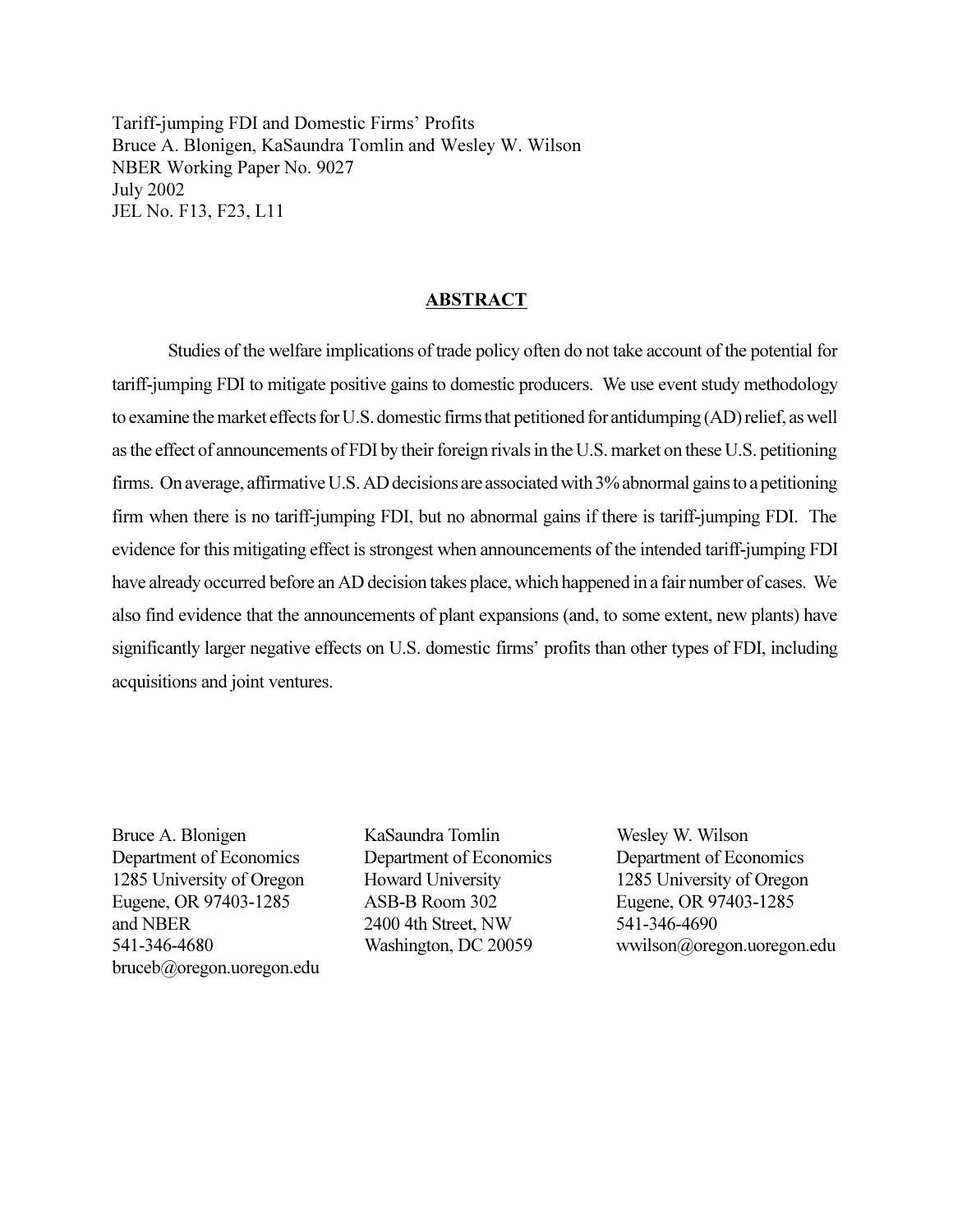### 1. Introduction.

 $\overline{a}$ 

 Tariff-jumping FDI allows a foreign firm to avoid a trade barrier by locating production within the destination market. Such activities can thereby substantially mitigate welfare consequences of the original trade protection policy.<sup>1</sup> Theoretically, the likelihood of tariffjumping FDI for a given trade barrier and the magnitude of its effect on welfare of various agents depends on a number of factors, including differential production costs, relocation costs, other entry barriers, and demand conditions. As Smith (1987) shows for simple monopoly and Cournot duopoly markets, "tariffs may or may not induce foreign direct investment, they may or may not change market structure, and they may have pro- or anti-competitive effects."<sup>2</sup> (p. 96)

While trade economists find none of the above controversial, it is surprising how often tariff-jumping is ignored in the academic literature, particularly in the case of strategic trade policy.<sup>3</sup> An exception is a theoretical literature that examines the consequences of tariff-jumping FDI where governments understand the connection between trade policy and FDI and act strategically. Ellingsen and Warneryd (1999) find that the optimal tariff for a government concerned about domestic producers is one that is just low enough so that FDI does not occur. In addition, VERs may be preferred to tariffs since VERs provide quota rents to the foreign firms, making FDI less likely. In contrast, Brander and Spencer (1987) show conditions under which a country with unemployment may wish to induce FDI by setting differential taxes on imports and local production. Flam (1994) examines the ambiguity of trade policy determination with

<sup>&</sup>lt;sup>1</sup> There are only rare exceptions where countries apply tariffs to foreign firms, regardless of whether they export to the country or have production in the country.

<sup>&</sup>lt;sup>2</sup> Motta (1992) extends Smith's (1987) analysis, by allowing for potential entry by domestic producers and finding an even wider array of possible outcomes and welfare effects.

<sup>&</sup>lt;sup>3</sup> For example, Levinsohn (1989) shows how the literature on the non-equivalence of tariffs and quotas in the presence of imperfect competition often hinges on the assumption that a quota leads to no foreign supply response, which is false if tariff-jumping FDI is possible. A second example is the sparse mention in the literature of the large FDI response by Japanese automakers when assessing the market and welfare effects of the U.S. automobile VER, though Berry et al. (1999) is an important exception to this.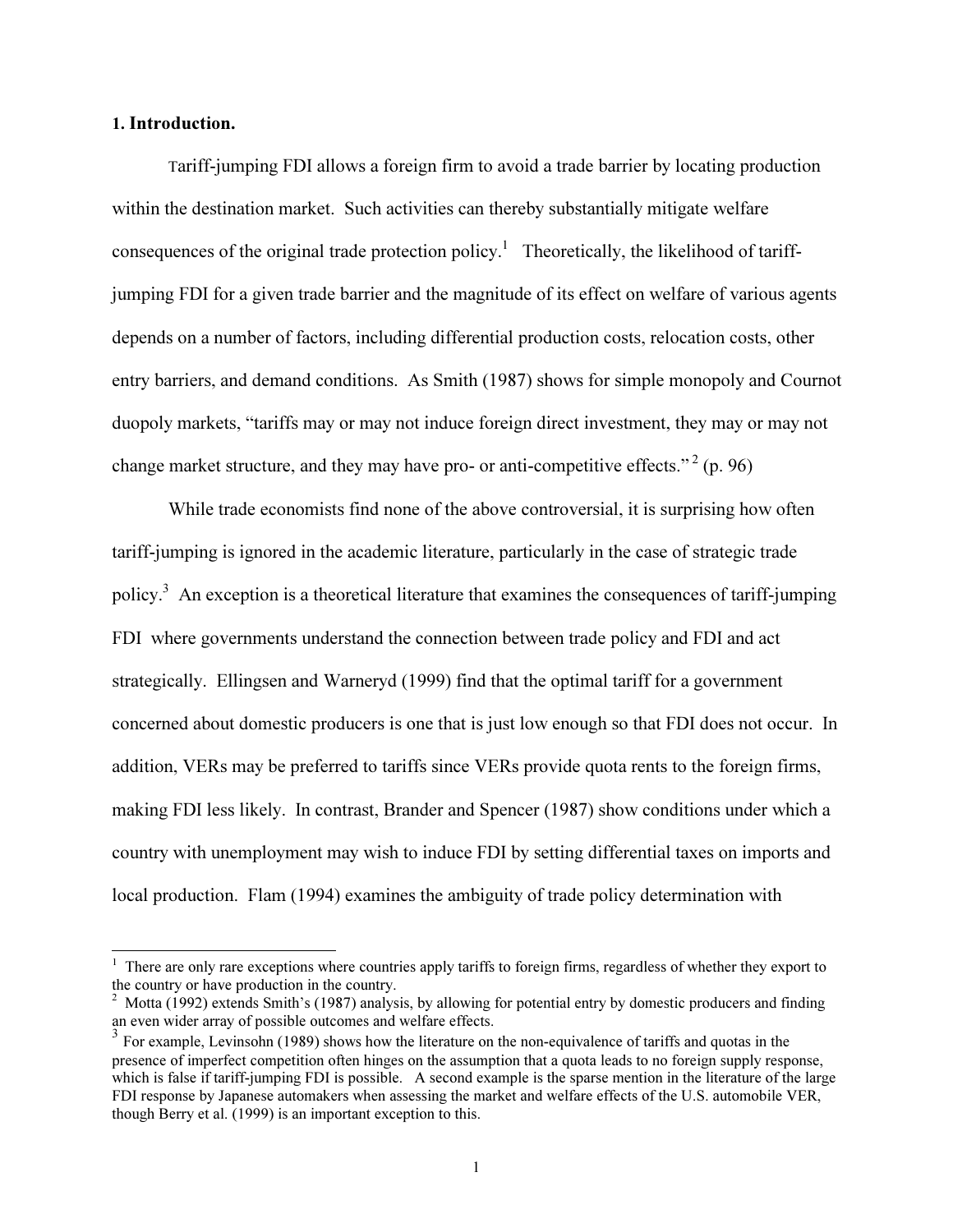potential FDI for a government such as the European Union (EU), where some members have domestic production and others do not. Finally, Haaland and Wooten (1998) examine optimal government trade policies with potential FDI in the context of a two-country reciprocal dumping model. These latter two papers present a wide variety of possible equilibrium outcomes depending on initial conditions and the nature of the strategic game.

Given this wide range of theoretical market outcomes and welfare consequences, the empirical evidence on tariff-jumping FDI and its welfare consequences in the context of trade policies is an important issue. Yet the profession has done little to estimate tariff-jumping responses or its welfare consequences. Indeed, only a few papers have systematically examined tariff-jumping FDI occurrences, and none have tried to estimate its welfare implications in any dimension. Recent papers that have empirically examined tariff-jumping FDI include Belderbos (1997), Blonigen and Feenstra (1997), Barrell and Pain (1999), which focus on Japanese firms' responses to antidumping (AD) trade protection in the U.S. and the EU. For various levels of data aggregation, these studies consistently find substantial tariff-jumping responses. In contrast, using a more comprehensive dataset of all firms subject to U.S. AD duties, Blonigen (2002) finds much smaller average tariff-jumping responses and concludes that tariff-jumping is only a realistic option for multinational firms from industrialized countries.

A number of papers have estimated the welfare consequences of trade policies, particularly AD protection, but do not address the effects of tariff-jumping FDI. Murray and Rousslang (1989), DeVault (1996) and Kelly and Morkre (1998) use computable partial equilibrium models to examine welfare consequences of dumping (and AD) for separate U.S. cases. Gallaway et al. (1999) estimate the collective welfare effects of all U.S. AD duties as of 1993 and find a substantial \$2-\$4 billion annual loss from these trade policies. None of these studies considers tariff-jumping FDI in their estimates.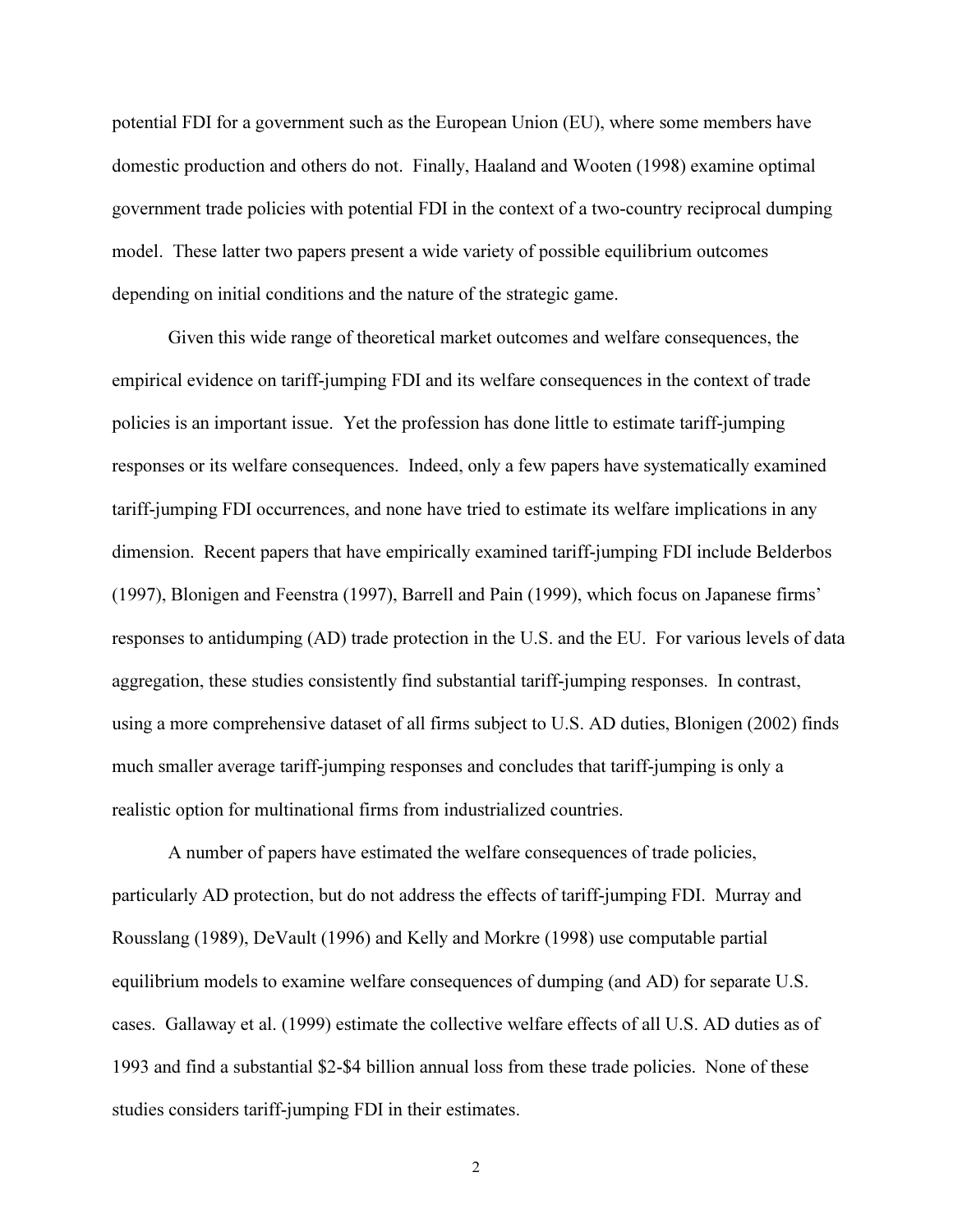Most closely related to our study, Hartigan et al. (1989), Mahdavi and Bhagwati (1994), and Hughes et al. (1997) use event study methodology to examine the consequences of AD investigation events and announced duties on domestic firms' profits.<sup>4</sup> Hartigan et al. (1989) examines non-steel U.S. AD petitions in the early 1980s and finds statistically significant effects on domestic firms' profits, but only when the U.S. International Trade Commission (USITC) ruled that there was a threat of "injury" to the domestic industry, not when they ruled that actual injury had occurred. Mahdavi and Bhagwati (1994) and Hughes et al. (1997) examine events surrounding the trade protection actions related to the U.S. semiconductor industry in the mid-1980s, which began with a series of AD investigations on various types of semiconductor chips. Mahdavi and Bhagwati find a negative stock market reaction to the AD investigation, but positive effects of the concluding Semiconductor Agreement of 1986 that supplanted any AD duties. Hughes et al. find positive effects of the Semiconductor Agreement for both the U.S. producers and the downstream consumers of semiconductors. They attribute positive impacts to downstream consumers coming from the benefits of having a strong, innovative domestic supplier. Neither of these studies considers tariff-jumping FDI responses which, in particular, occurred with substantial magnitude in the semiconductor industry.

In this paper, we take the next step of addressing the impact of tariff-jumping FDI on welfare consequences of trade policies. Due to data considerations, our focus is on the welfare of domestic firms which apply for import relief under U.S. AD laws. Unique firm-specific data from U.S. AD cases allows us to focus on tariff-jumping FDI consequences for domestic firms' profits and compare that with the initial domestic profit effects from the imposition of the AD duty. For many U.S. AD cases, both the set of AD investigation events (from petition to

<sup>&</sup>lt;sup>4</sup> Other examples of studies using event methodology to examine the impact of trade policies on domestic firm profitability include Hartigan et al. (1986) that examined U.S. escape clause petitions, Lenway et al. (1980) that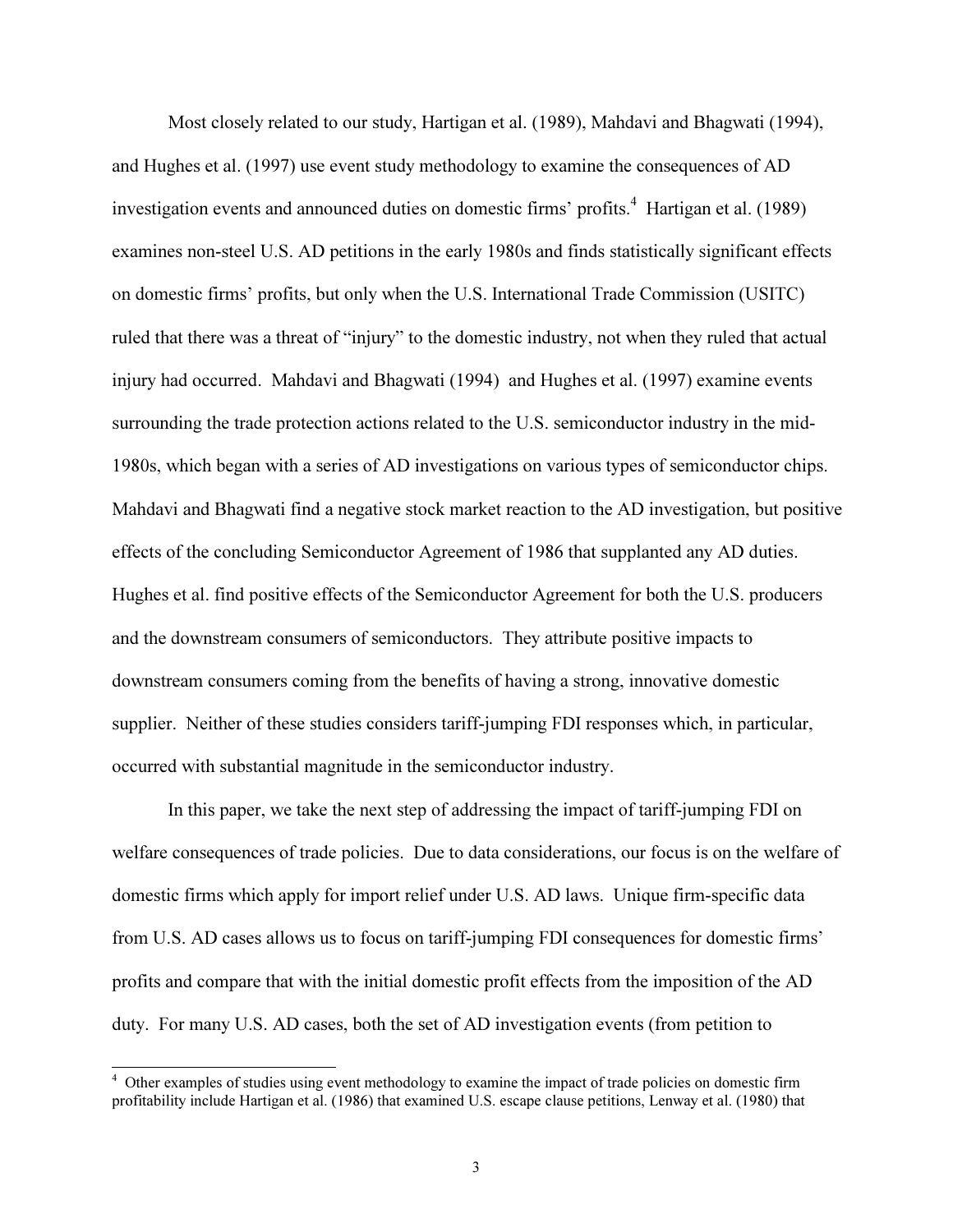imposition of the duty) and the foreign firm's decision to locate production to the U.S. are publicly-announced events in prominent media outlets. Using these announcements in conjunction with stock market returns data, we employ an event study methodology that allows estimation of profit consequences for publicly-traded domestic firms involved in these AD cases.

The rest of the paper proceeds as follows. The next section describes the AD investigation process in the U.S. Section 3 details our empirical results from estimating stock market reactions to AD and related tariff-jumping announcements using event study methodology. Our secondstage analysis of the factors that affect the magnitude of these market reactions, including our hypothesis that tariff-jumping FDI mitigates the gains domestic petitioners experience from AD protection, is described in section 4, while section 5 highlights our main findings and concludes.

### 2. A Brief Overview of U.S. AD Investigations.

 $\overline{a}$ 

The U.S. AD laws are administered by the U.S. Department of Commerce (USDOC) and the USITC, each with distinct roles in the process. An investigation begins, when a petition is filed with both agencies by an "interested party" that represents the domestic industry connected with the product named in the investigation. Interested parties may be domestic firms, labor unions, a trade association, or the USDOC itself, but is typically one or more domestic firms in the industry.

When a petition is filed, the USDOC's role is to determine whether the subject product is being sold at "less than fair value" in the U.S. Specifically, they calculate whether firms exporting to the U.S. are selling the product in the U.S. at less than "normal" or "fair" value, which is generally defined as the foreign firm's own home market price for the same good. For each case, the USDOC calculates an *ad valorem* dumping margin equal to the percentage

examined various trade policies connected with the steel industry in the late 1970s and 1980s. Ries (1993) examines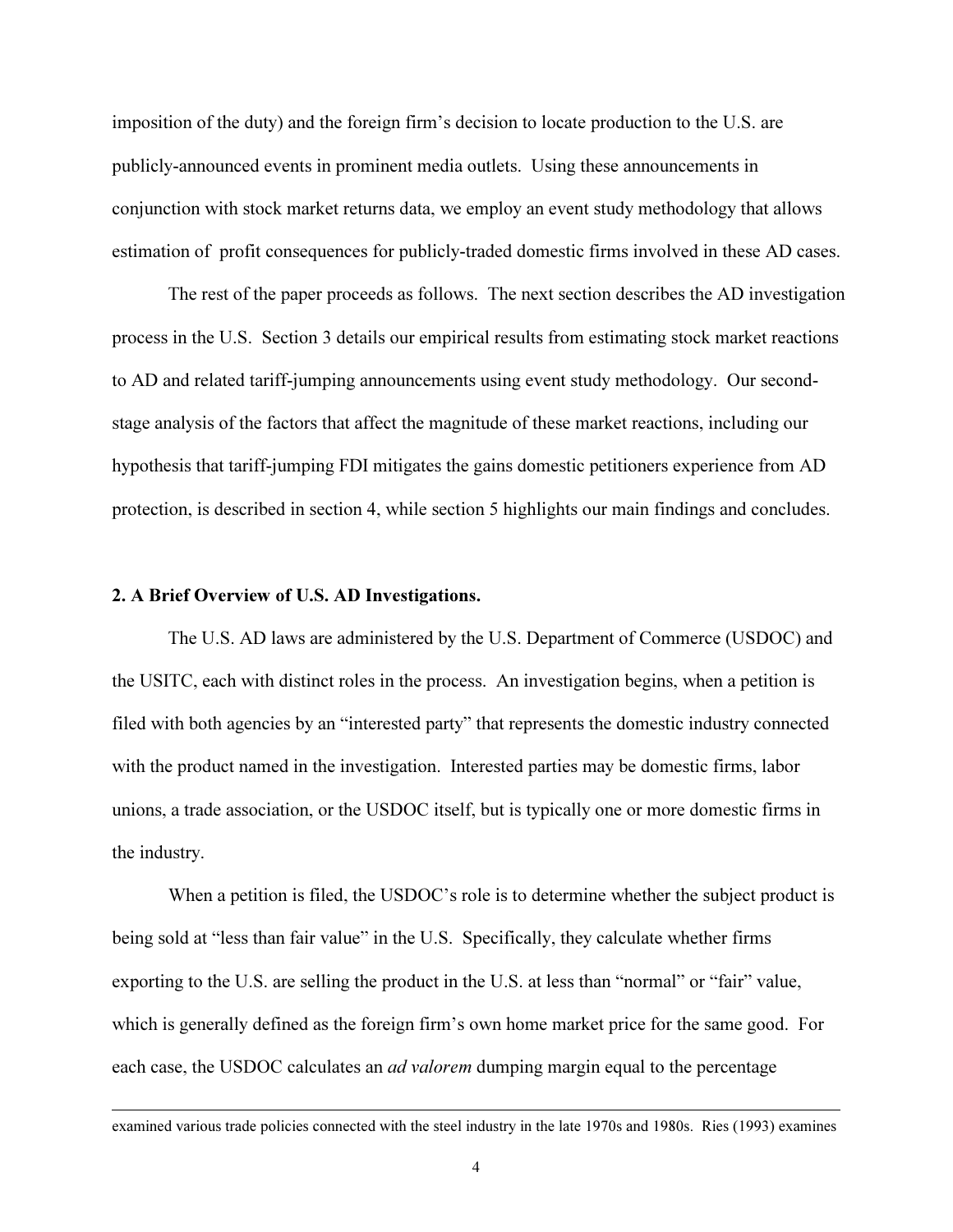difference between the U.S. transaction prices they observe and "fair value". The USITC concurrently determines whether the relevant U.S. domestic industry has been materially injured, or is threatened with material injury, by reason of the imports subject to its investigation.

 The USDOC and USITC each make preliminary and final determinations for each case. If an affirmative preliminary determination is made by both the USDOC and the USITC, then the importer must post a cash deposit, a bond or other security for each entry equal to the preliminary margin determined by the USDOC. This requirement stays in effect until either the USDOC or the USITC makes a negative final determination. If an affirmative final determination is made by both the USITC and USDOC, then the USDOC issues an AD order to levy a duty equal to the estimated dumping margin on the subject product. When a subject foreign product enters the U.S., the importer must pay U.S. Customs a cash deposit equal to the margin times the value of the subject product.

In all cases, the USDOC finds a nonnegative dumping margin by virtue of the methodologies they use to calculate the dumping margins (see Murray, 1991). Thus, the main information received from the USDOC decision is the magnitude of the dumping duty should the case be ruled affirmative. The real hurdle for a final affirmative decision in the case, leading to imposition of AD duties, is the USITC final determination. The USITC ruled affirmative in their final decision in only about 40% of the cases from 1980-1993 (USITC, 1995, p. 3-1).

On a final note, AD cases can be terminated or suspended before a final decision is made by the USDOC and USITC. Terminations may occur for a variety of reasons, from insufficient grounds for an AD petition to a decision by the domestic petitioners to no longer pursue the case, possibly due to a private settlement with the foreign firms (see Prusa, 1992). Suspensions occur when the domestic and foreign parties agree to a suspension agreement to resolve their dispute, as

the market effects for Japanese automakers and their suppliers from the 1981 U.S. VER on Japanese autos.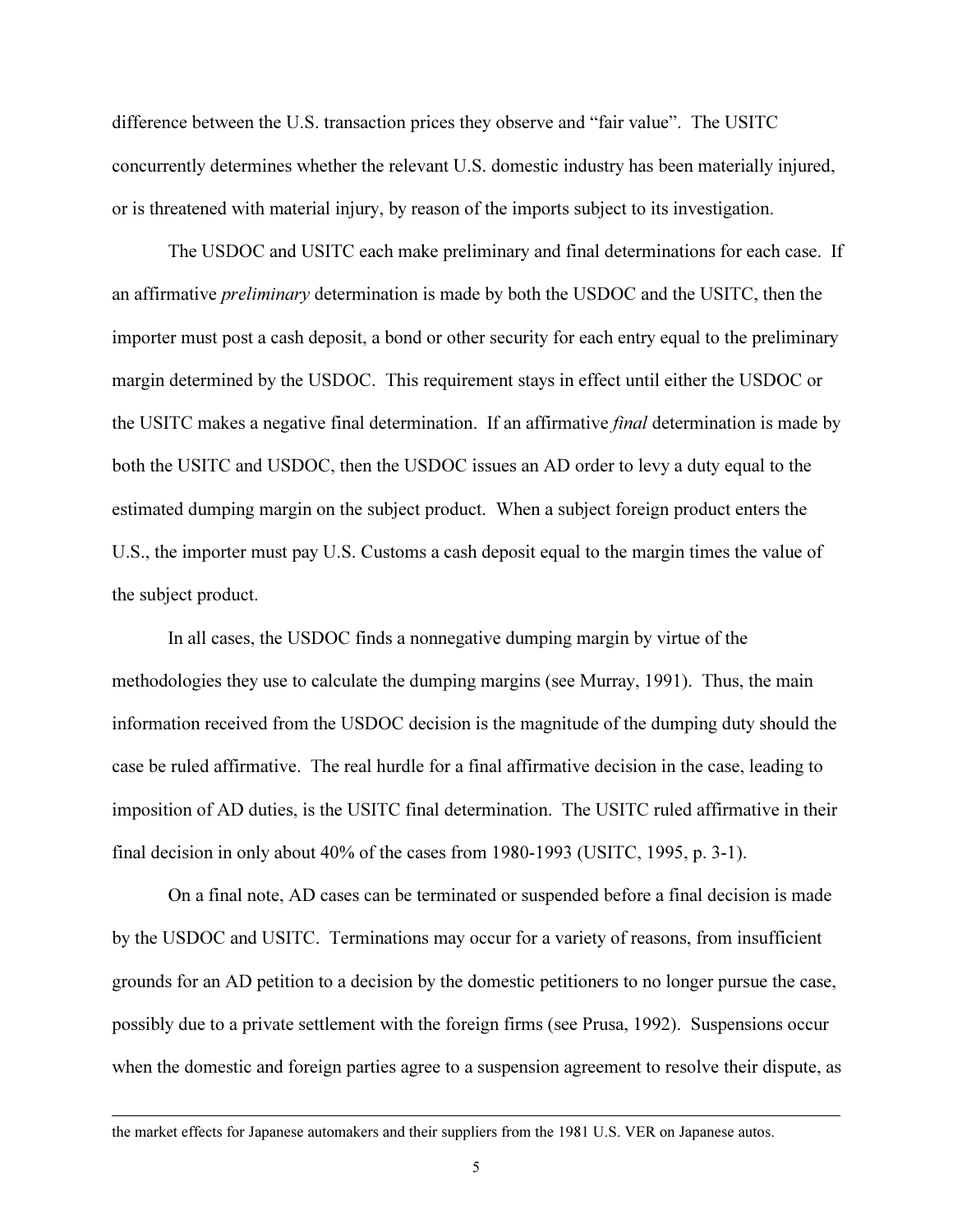occurred with U.S. AD cases in semiconductors when the 1986 Semiconductor Agreement was signed between the U.S. and Japan.

### 3. First-Stage Analysis: Cumulative Abnormal Returns

Our empirical analysis is in two stages. In this section, we employ an event study methodology to estimate abnormal stock returns for publicly-traded firms from announcements of our focus events: AD investigations and tariff-jumping FDI. In the second stage analysis, which we present in section 4 below, we estimate determinants of these first-stage abnormal returns obtained from our event study methodology.

The hypotheses we explore in this section are that 1) AD duties will lead to gains in domestic firms' profits, and 2) tariff-jumping FDI by the foreign rival will mitigate these gains (i.e., lead to loss in domestic profits). There are a number of issues that may complicate the testing of these hypotheses. The first hypothesis is quite straightforward, particularly for AD cases which are initiated by domestic firms themselves, and which presumably would not petition for AD duties unless they expected positive profit gains from the action. Although government agencies make the ultimate determination of the case, AD actions allow little or no voice for consumer groups or other agents in the economy in the investigation. Thus, it is clear that the trade action is solely intended to benefit the domestic producers.

The second hypothesis, at least the magnitude of the tariff-jumping FDI effect, is perhaps less straightforward. Foreign firms' competitive advantages may have been largely connected with location advantages in their own country. Tariff-jumping may be preferred to exporting, but the foreign firm's ability to compete may be nearly as diminished once it tariff-jumps as if they were to continue exporting. For example, Dofasco and Co-Steel started a joint-venture steel mill in Kentucky in 1995 in response to the 1992-93 U.S. steel cases against imported steel from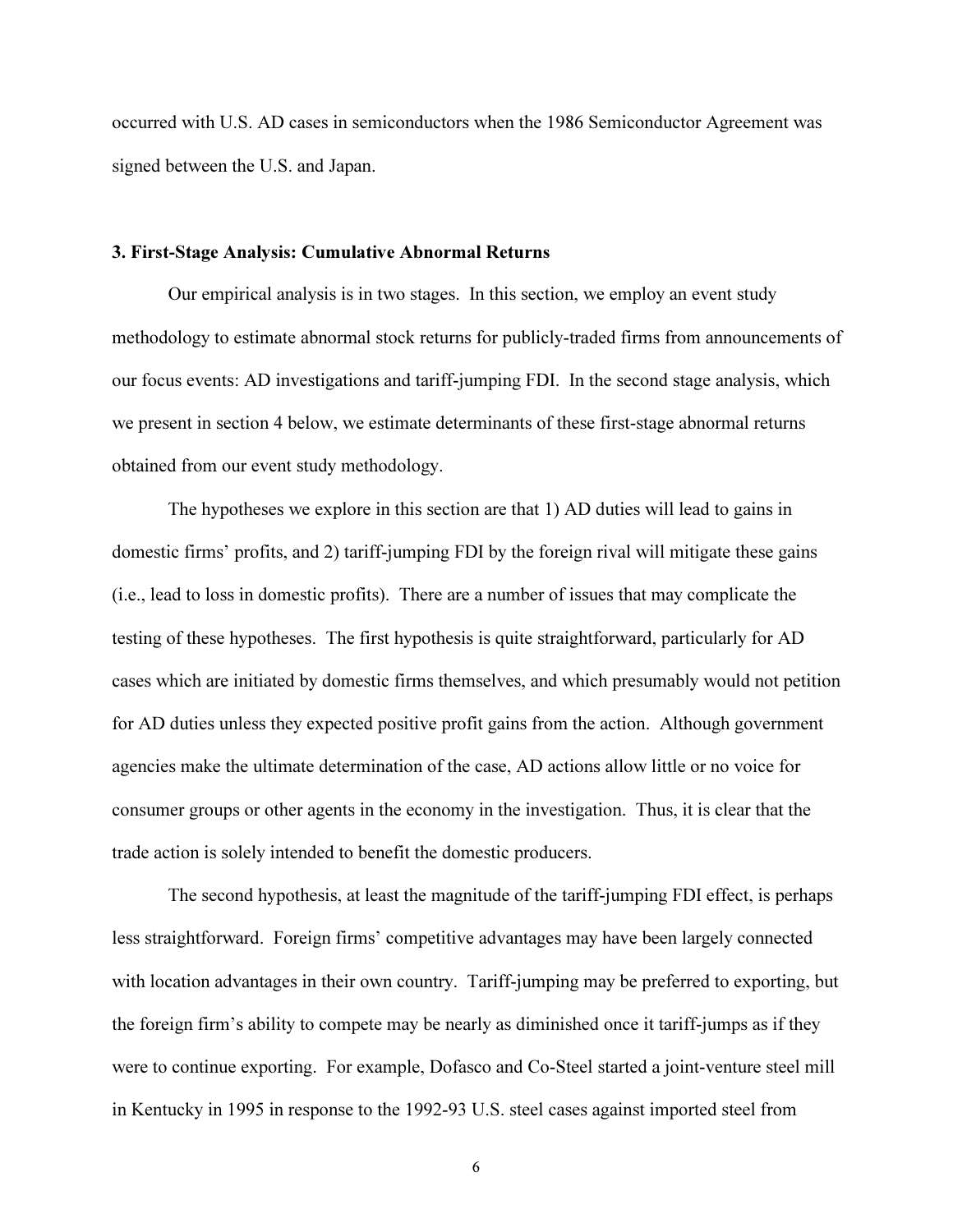Canada and other import sources. By 1998, the joint venture had never turned a profit and Co-Steel was trying to sell its \$600 million share (Canadian Press Newswire, April 24, 1998). In a similar vein, U.S. Department of Commerce (1993) reports that U.S.-owned ball bearings plants were approximately three times more profitable from 1987-1991 than foreign-owned ball bearings plants in the U.S. (9.0% return on assets versus 2.3%), many of which had recently located in the U.S. due to AD duty cases. (p. 47) In fact, from a strategic game-theoretic viewpoint, one might suspect that domestic firms would not petition for relief if they believe harmful tariff-jumping FDI will occur: i.e., to the extent that we see tariff-jumping, it is in cases where the domestic industry calculated that the AD actions will not be substantially mitigated. This obviously assigns substantial information and rationality on the part of the domestic firms. In addition, government agencies, not domestic firms, determine the level of the import barrier in AD cases and may set it "too high", leading to tariff-jumping FDI that is harmful to the domestic firms.

### 3.1. Methodology and Data.

To test these hypotheses, we first employ an event study methodology that estimates abnormal stock returns for firms from public announcements of our focus events after controlling for general market movements. Thus, assuming the stock market is efficient, we estimate the market model:

$$
R_{it} = \alpha_i + \beta_i R_{mt} + \varepsilon_{it}
$$
 (1)

where  $R_{it}$  is the return on security i on day t,  $R_{mt}$  is the market return on day t, and  $\varepsilon_{it}$  is the zero mean disturbance term.  $R_{mt}$  is the broad-based stock index for the market portfolio, the S & P 500 index.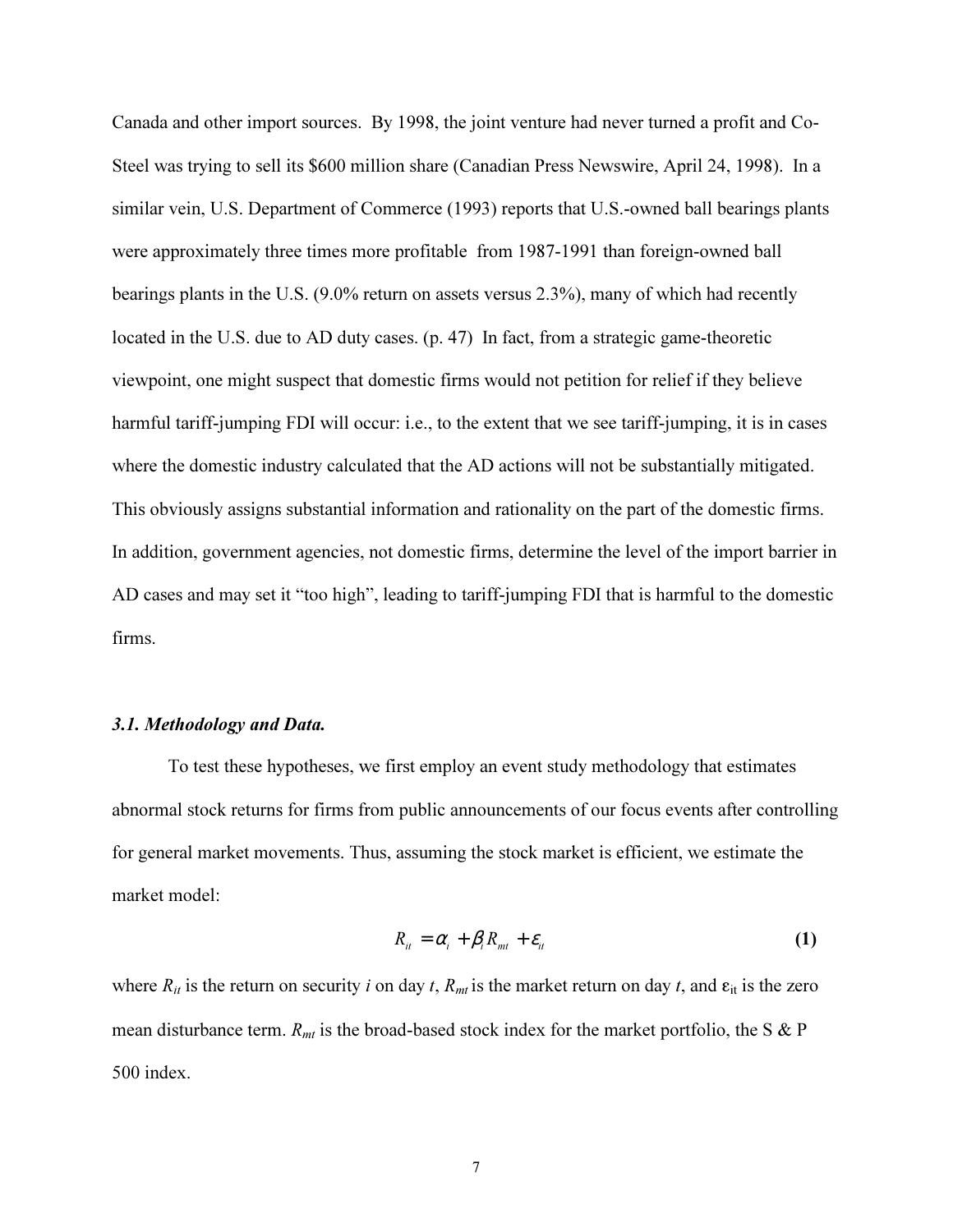Equation (1) is estimated for each firm using daily returns 300 days before the event through 45 days before the event. We then estimate abnormal returns  $(AR_{i\tau})$  in our event window for firm *i*. Abnormal returns will be indexed in event time using  $\tau$ . Using the market model parameter estimates from equation (1), we define  $AR_{i\tau}$  for firm i as:

$$
AR_{i\tau} = R_{i\tau} - \hat{\alpha}_i - \hat{\beta}_i R_{m\tau}
$$
 (2)

where  $\tau$  measures time relative to the event date,  $\tau$ = 0. Thus, assuming efficient markets, the abnormal return represents the market's valuation of the change in the firm's current and future expected profitability due to the announced event. An event window typically includes the event day and the day after the event to allow the information to be fully incorporated into the firms' return. In addition, the window includes days before the event to allow for possible leakage of the event's outcome to some investor's. The cost of extending the window is the possibility of other unrelated events confounding the estimated abnormal returns for the focus event (i.e. a firm's quarterly earnings announcement could confound the results). For our event window, we use a 3-day window, which includes the day before, the event day, and the day after, but also consider the sensitivity of the results by examining 1-day, 5-day, 7-day and 9-day windows.

In order to draw inferences for the focus events, the abnormal return observations must be aggregated. Using the estimated abnormal return for each day of the event window, we generate a cumulative abnormal return (CAR) for each firm i and event j:

$$
CAR_{ij} = \sum_{\tau=l}^{L} AR_{ij\tau}
$$
 (3)

where  $l$  is the first day in the event window and  $L$  is the last day in the event window. Hartigan et al. (1986) notes that testing for statistical significance of CARs is potentially problematic due to the possibility of autocorrelation in the series of abnormal returns. Given that all the abnormal returns use the same intercept  $(\alpha)$  and slope  $(\beta)$  parameters, serial correlation may occur.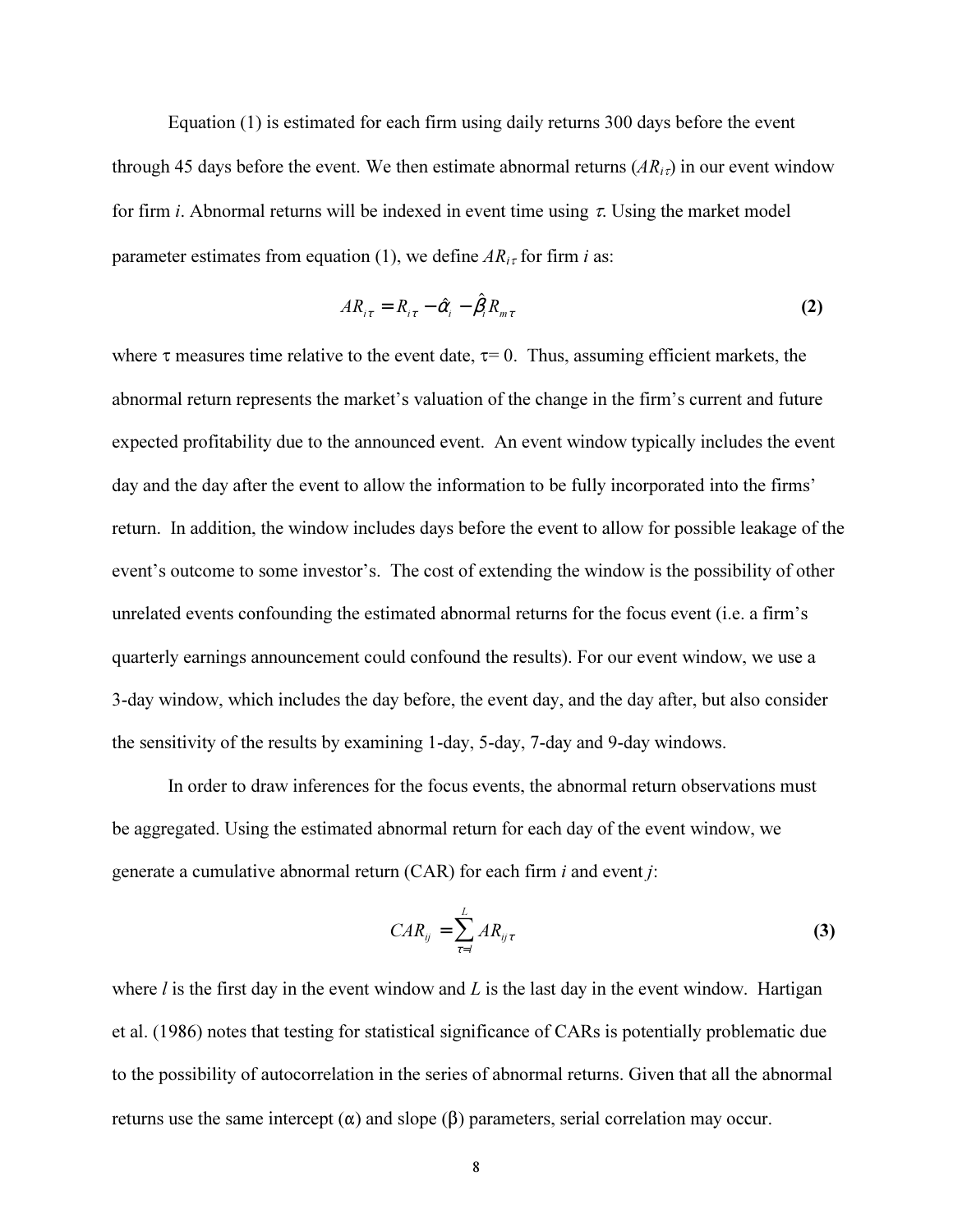Following Hartigan et al. (1986) and Ruback (1982), our variance estimate includes an adjustment for this first-order autocorrelation.<sup>5</sup>

We run this first-stage estimation procedure for two types of events. The first type is the AD investigation events which are comprised of five events (in the chronological order they follow in U.S. AD cases): 1) the initial petition by the domestic firms, 2) the preliminary decision by the USITC, 3) the preliminary decision by the USDOC, 4) the final decision by the USDOC, and 5) the final decision by the USITC. Figure 1 presents the timeline of AD case events for a standard case.

It is important to note that for our sample we expect that the five AD events should primarily yield positive (or, at least, non-negative) abnormal returns for petitioning firms. Firms would not petition without expectations of positive gains. In addition, all cases in our sample are cases in which the preliminary AD decisions are ruled affirmative, and many are cases for which the final AD decisions are also ruled affirmative. As described below, we include some cases where the final USITC was negative or the case was terminated/suspended when there was tariffjumping announcements connected with these non-affirmative cases. We control for these nonaffirmative decisions in our regressions.

The magnitude of the effect of these AD announcements on the market depends on how much additional information they reveal. The petition is the first event that begins the investigation and likely has a surprise element for the market. However, the gains are realized by the domestic firms only if the petition will be successful. Thus, uncertainty of the final outcome may mitigate the size of gains from a petition. The USITC preliminary injury decision is almost

<sup>&</sup>lt;sup>5</sup> Typically, it is assumed that there is no overlap in the event window of the included securities, hence  $AR_{i\tau}$  and CARij will be independent across securities. This assumption will cause the covariance terms in the variance to go to zero. Therefore, the standard error for the CAR is obtained by summing the standard errors over the event window and dividing by the square root of the number of days in the event window (MacKinlay, 1997).<sup>5</sup> By allowing for serial correlation, the covariance terms will be greater than zero.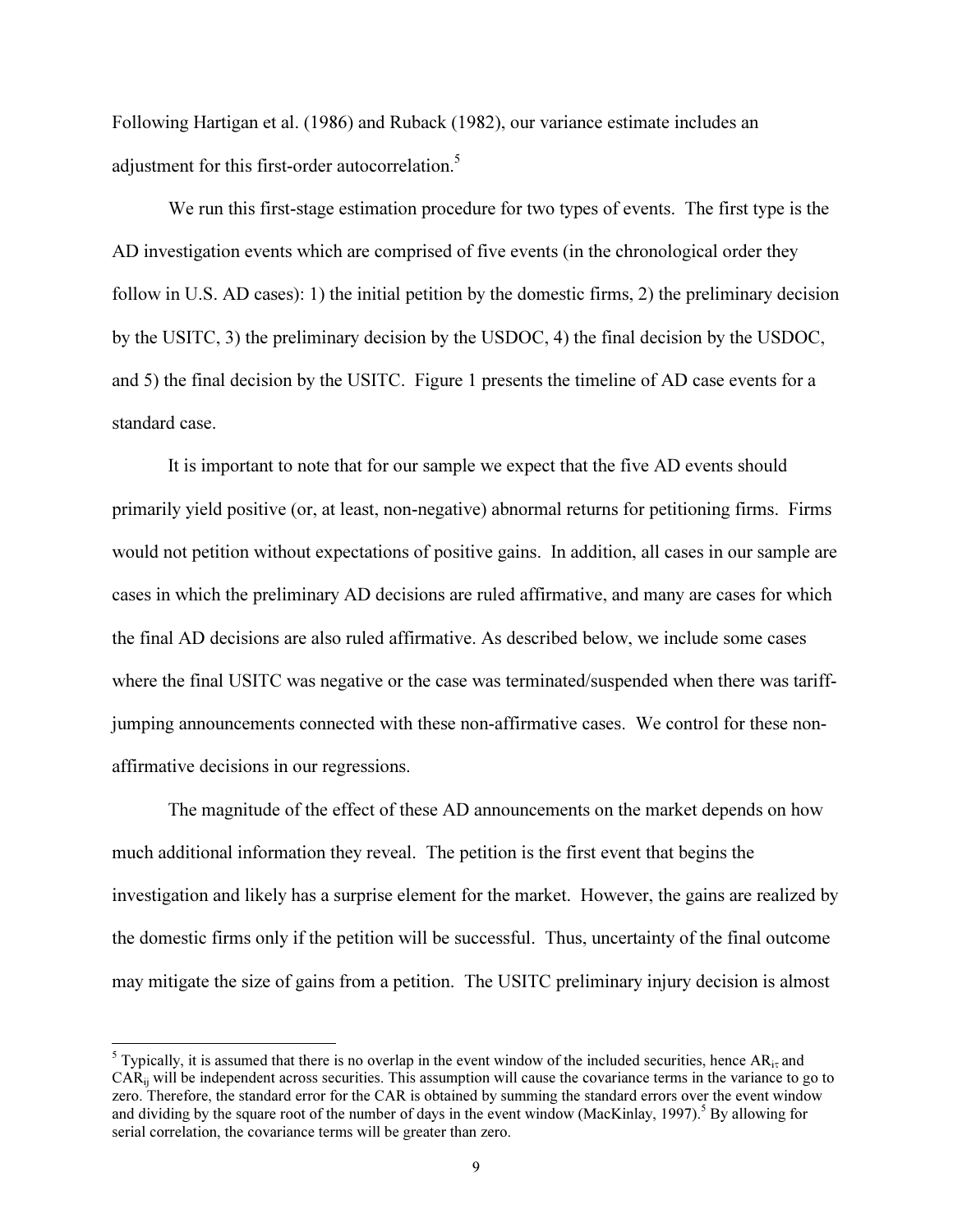always affirmative, as it must occur within 45 days of the petition and only has time to incorporate information presented by the domestic industry in their petition. Thus, this event may not convey much new information to the market. The preliminary USDOC decision is almost always affirmative as well. However, this USDOC decision includes preliminary dumping margins which provides information to the market of the eventual size of AD duties should the final case decision be ruled affirmative. The USDOC final dumping margin determination comes out 75 days later in a standard case. While significant changes can occur in the dumping margin from preliminary to final stages, they tend to be highly correlated.<sup>6</sup> Thus, for many cases, the final USDOC may not convey very much new information. The final AD case event is the USITC final decision which, if affirmative, leads to imposition of AD duties. One would expect this event to have quite a bit of potential to elicit market reactions because it resolves any uncertainty about the final outcome of the case. On the other hand, as the last event of the case, many months after the petition in the case, the market may have reasonably certain information about how the case will be determined. In our results below, we report CARs for all of the five separate investigation events, as well as a CAR for the combination of the five events. The second type of events for which we estimate CARs, which is novel in the literature, is tariffjumping FDI announcements.

Our sample data consists of all publicly traded U.S. firms that were petitioners in U.S. affirmative AD cases between 1980 and 1995. Of these 138 firm-case observations, 44 (32 percent) saw one or more foreign firms locate production in the United States in the product subject to the AD investigation. There were also a handful of U.S. AD cases that were not ruled affirmative, but nevertheless saw tariff-jumping FDI. We include these additional firm-case observations in our sample.

<sup>&</sup>lt;sup>6</sup> In our sample, the correlation between preliminary and final USDOC margins was 0.64 and significant at the 1%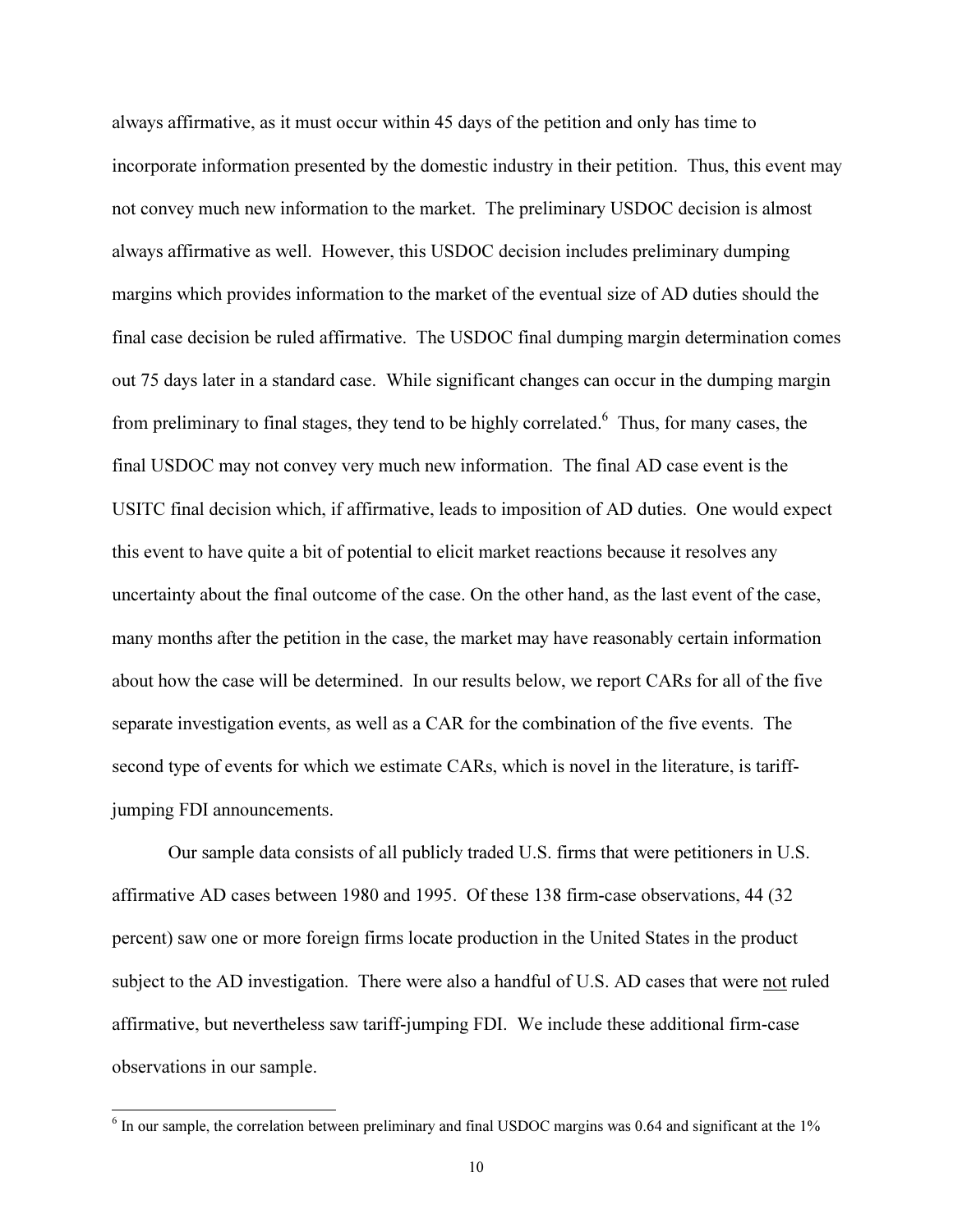Blonigen (2002) identifies all instances of FDI connected with U.S. AD investigations from 1980 through 1995 and these data also indicate the type of FDI that occurred (i.e., acquisition, new plant, joint venture, etc.).<sup>7</sup> Using this list, we compiled a database of public media announcements of these FDI incidents using Lexis-Nexis search engines. We also relied on Lexis-Nexis for public media announcements of the AD investigation events. $8$  We next used Federal Register notices to identify the U.S. domestic firms that were petitioners in the relevant AD cases with FDI, as well as petitioners in all other affirmative AD cases, and then used standard search engines to identify if these petitioning firms were publicly traded on U.S. stock markets. Data on firms' stock returns, as well as the market return, come from the Center for Research on Stock Prices (CRSP). Table 1 lists the AD cases that involved tariff-jumping FDI and the associated publicly-traded petitioning firms. Table 1 also shows the variety of final outcomes in these cases, with 16 of the 30 affirmative, 5 terminated or suspended, 5 negative, and 4 mixed outcomes, where some of the investigated products received AD duties and others did not. Again, in addition to the observations listed in Table 1, our sample includes all publiclytraded firms involved in U.S. AD cases that went affirmative from 1980-1995, but saw no tariffjumping activity. This leads to an additional 76 observations to the 62 listed in Table 1 and the list of such firms and associated cases is available from the authors upon request.

# $\mathbf{r}$ . Empirical Results.

In stage-one regressions, we estimate 3-day CARs for all five types of AD investigation event decision dates: 1) petition, 2) preliminary USITC, 3) preliminary USDOC, 4) final USDOC,

level.

<sup>&</sup>lt;sup>7</sup> These data can be accessed at http://darkwing.uoregon.edu/~bruceb/adpage.html or

http://www.nber.org/antidump/.

 $8$  While Federal Register notices report AD investigation events, they do so with a lag. The public announcements we found with Lexis-Nexis often predated the *Federal Register* notice dates by about 5-7 days.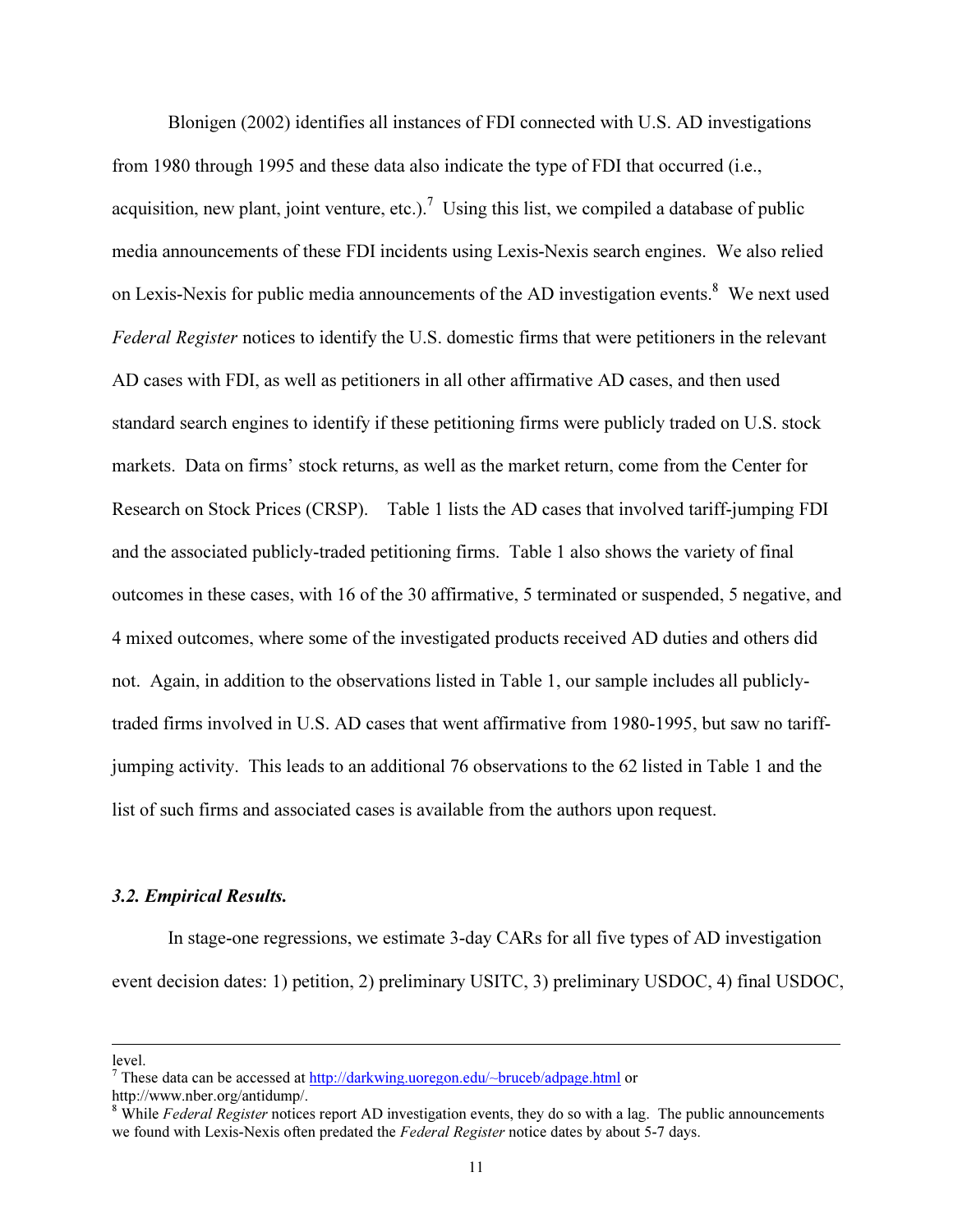and 5) final USITC decision.<sup>9</sup> The top half of Table 2, column 1 gives the average CARs of these five events and a cumulated total CAR for all five events. Following Borenstein and Zimmerman (1988), we construct a Z-statistic to analyze the statistical significance of these average CARs. Assuming independent events, a Z-statistic can be constructed that is the sum of the t-statistics connected with each event divided by the square of the number of events. This Zstatistic is distributed as a normal variable with a variance equal to the number of observations and has the following formula:

$$
Z = \frac{\sum_{n=1}^{N} (CAR_n / \sqrt{VAR(CAR_n)})}{\sqrt{N}}
$$
(4)

where  $CAR_n$  is the cumulative abnormal return for event (n), VAR indicates "variance" and N is the number of events. This method of determining statistical significance has the advantage of controlling for observations with high standard errors, which get less weight in the Z-statistic. We report this Z-statistic in the second column of Table  $2<sup>10</sup>$ 

 The results in the top half of Table 2 show that the AD petition announcement is the one individual AD event that clearly leads to positive gains for firms, averaging about 1% of firm equity value. The average CAR cumulated over all five AD events is also positive and statistically significant, with an average gain of 1.66%. Thus, the AD events besides the petition also add to the gain to some extent, despite the fact that the average CARs for the preliminary and final decisions by the USDOC and USITC are close to zero in magnitude individually and not statistically significant. There is substantial heterogeneity in these AD events. For example, some cases end in negative AD decisions in our sample and, additionally, some affirmative

<sup>&</sup>lt;sup>9</sup> The number of firm-case observations varies by AD investigation events because of varying instances of nonexistent media announcements. Below, we briefly describe results from using alternative event window lengths. <sup>10</sup> In our case of <u>cumulated</u> totals of CARs from the five AD events, we first construct z-statistics over the five AD

events for each firm-case observation and then construct a z-statistic over all case observations.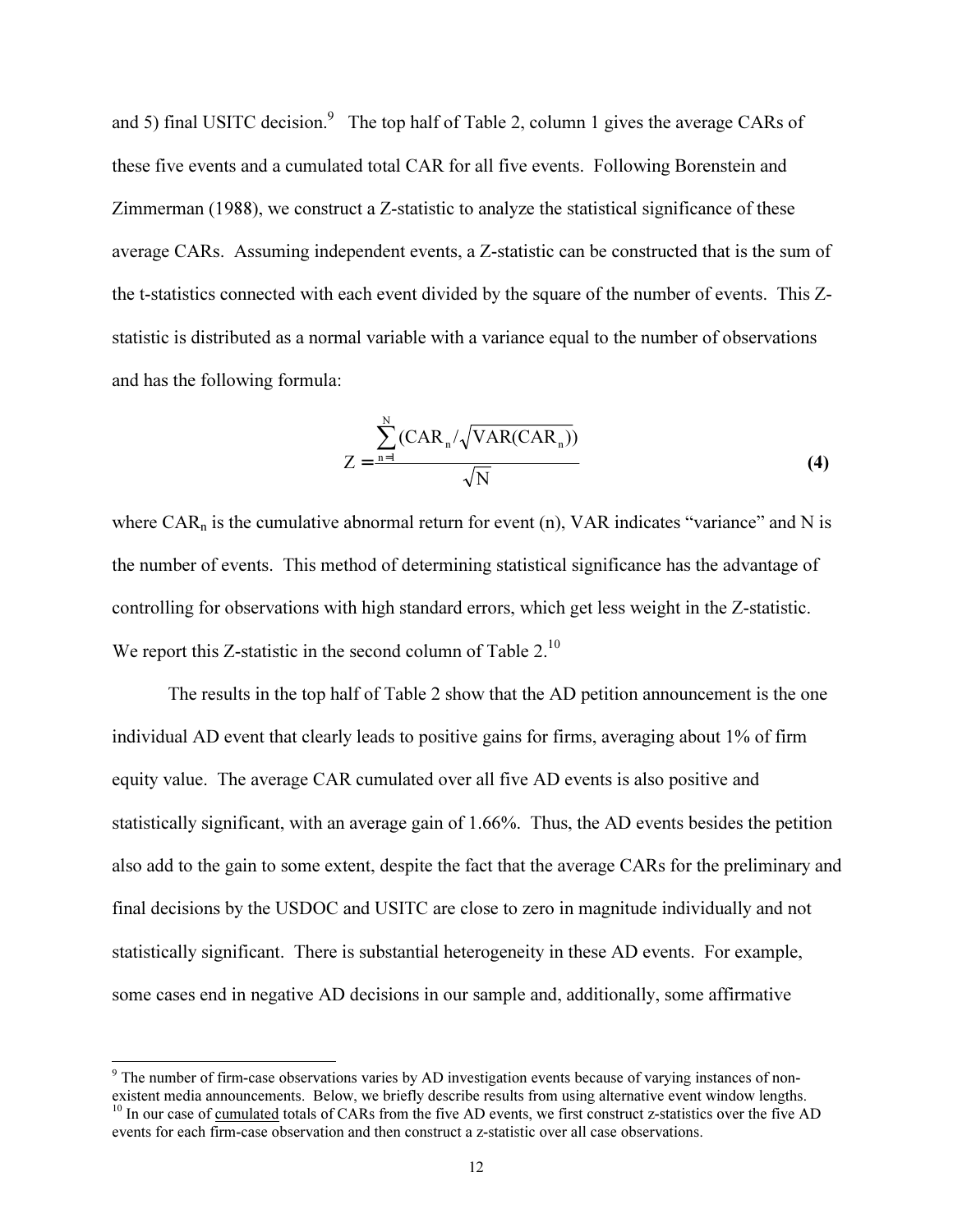decisions yield much smaller dumping margins than others. Our second stage regression analysis below will be able to examine this heterogeneity further.

 Clearly, there is some support that domestic petitioning firms are receiving positive CARs from these AD investigations, with the mean CAR for all four of the five events positive and the cumulated total indicating around a 1.66% gain for these petitioning firms. While this 1.66% average cumulated abnormal return is statistically significant, it is not very large in magnitude. One reason for this may be that there are some cases in our sample that were not ruled affirmative. Another reason may be the mitigating effects of tariff-jumping FDI.

To control for both of these concerns, the next three rows of Table 2 report the average cumulated CARs for petitioning firms involved in only affirmative AD cases, and then the breakdown of this sample into observations where no tariff-jumping FDI occurred and where tariff-jumping FDI did occur. The average CAR goes up by limiting the sample to only affirmative AD cases (from 1.66% to 1.98%). However, we also find a substantial difference in average CARs between the set of firm-case observations where there was tariff-jumping versus where there was not. Those petitioning firms experiencing affirmative AD decisions and no tariff-jumping FDI by their foreign rivals average about a 3% gain, while those for which tariffjumping FDI occurs experience essentially no gains. The Z-statistics for each of these groups indicates a statistically significant difference as well, with a Z-statistic of 12.14 for the group not experiencing tariff-jumping FDI and a Z-statistic of  $-0.19$  for the group that does experience tariff-jumping FDI. These results confirm our hypothesis that tariff-jumping FDI can mitigate the positive abnormal gains that U.S. domestic firms experience from AD trade protection. In fact, it suggests that tariff-jumping FDI by foreign rivals completely eliminates such gains on average.

The above comparison of means does not control for other relevant factors that may systematically affect CARs across our focus groups. Thus, section 4 below employs second-stage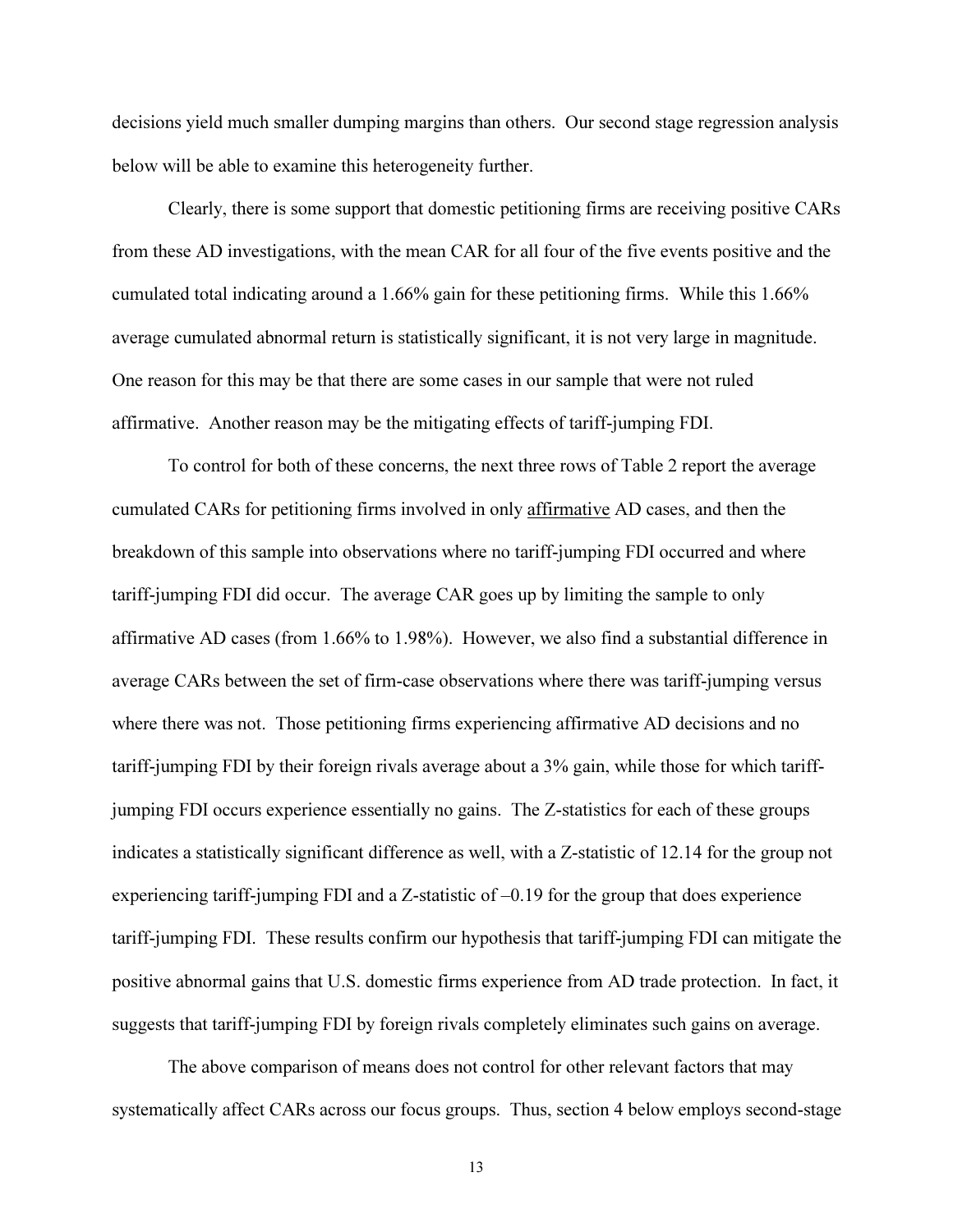regression analysis of our estimated CARs to examine the effect of tariff-jumping FDI on firms' gains from AD investigations, controlling for other factors.

The last rows of Table 2 show the summary statistics for the CARs from all tariff-jumping FDI announcements, as well as a breakdown by the type of FDI indicated in the announcement (i.e., new plant, plant expansion, acquisition, or joint venture). Our hypothesis is that tariffjumping FDI announcements should lead to losses for the domestic petitioning firms. However, Table 3 shows that the mean CARs for all tariff-jumping announcements is 0.55%, though not statistically significant.

The breakdown of mean CARs by FDI type provides some additional information. The average CAR for plant expansion of existing foreign-owned plants is –1.20%, the average CAR for joint ventures is 1.78%, while average CARs for new plants and acquisitions is well below 1%. As mentioned earlier, tariff-jumping FDI may not be considered damaging to domestic firms if the foreign firm is unlikely to be as successful with domestic production as they were exporting to the U.S. This may be why plant expansion announcements may be the only form to show correct sign: These firms are already established in the U.S. The positive joint venture sign may be due to the possibility of knowledge spillovers to the industry from joint ventures with foreign firms. These average tariff-jumping CARs are generally not statistically significant (except for joint venture FDI at the 10% significance level), but also do not control for other factors, which we address in the next section with our second-stage estimation.

#### 4. Second Stage: Explaining the CARs.

 The above analysis provided simple comparisons of means. To more formally examine our hypotheses, this section presents a regression analysis of the various factors that may determine the CARs for these events. Thus, we run second-stage OLS regressions of the form: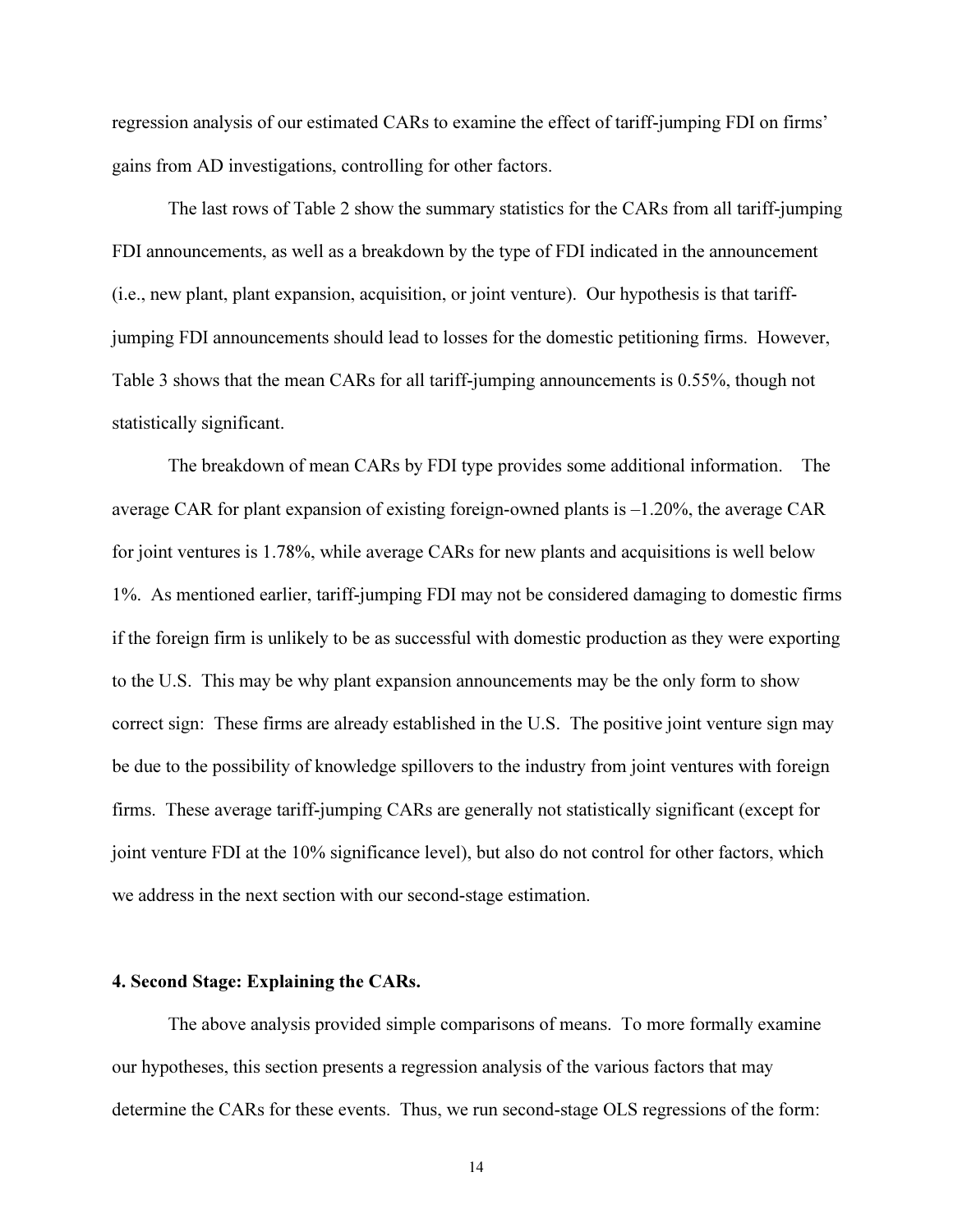$$
CAR_{ij} = \phi + \lambda' X_{ij} + \mu_{ij}, \qquad (5)
$$

where  $\phi$  is an intercept,  $X_{ij}$  is a matrix of explanatory variables,  $\lambda$  is a vector of estimated parameters, and  $\mu_{ii}$  is an assumed normally-distributed error term. Because our dependent variable is generated from our first-stage event study regressions, we use a White correction to adjust our standard errors for heteroskedasticity.<sup>11</sup>

# $4.1.6.$  Finally  $\sigma$

 With respect to the second-stage regressions for the AD investigation announcements, our focus is the hypothesis that tariff-jumping FDI mitigates the gains domestic petitioners may experience from the AD case. Thus, we first include a dummy variable that takes the value of "1" when an investigated foreign firm announces its intention to FDI in the investigated product prior to an AD event and expect a negative coefficient. This captures known tariff-jumping FDI effects. However, there may also be a higher expectation in some AD cases that tariff-jumping FDI may be announced subsequent to an AD event. If the market can anticipate subsequent tariffjumping FDI to some extent, then such FDI observed ex post may also mitigate positive abnormal gains from affirmative AD decisions. Thus, we include a dummy variable that takes the value of "1" for cases where tariff-jumping FDI is announced after the AD event and expect a negative coefficient as well.

 We include other explanatory variables as controls. First, positive abnormal gains are expected to be higher for AD investigation events the greater the amount of trade volume involved in the cases, particularly relative to the size of the petitioning firm(s). Thus, we include the log of the dollar value of the subject import volume, expecting a positive coefficient, and the log of the dollar value of the petitioning firm's sales in the relevant year, expecting a negative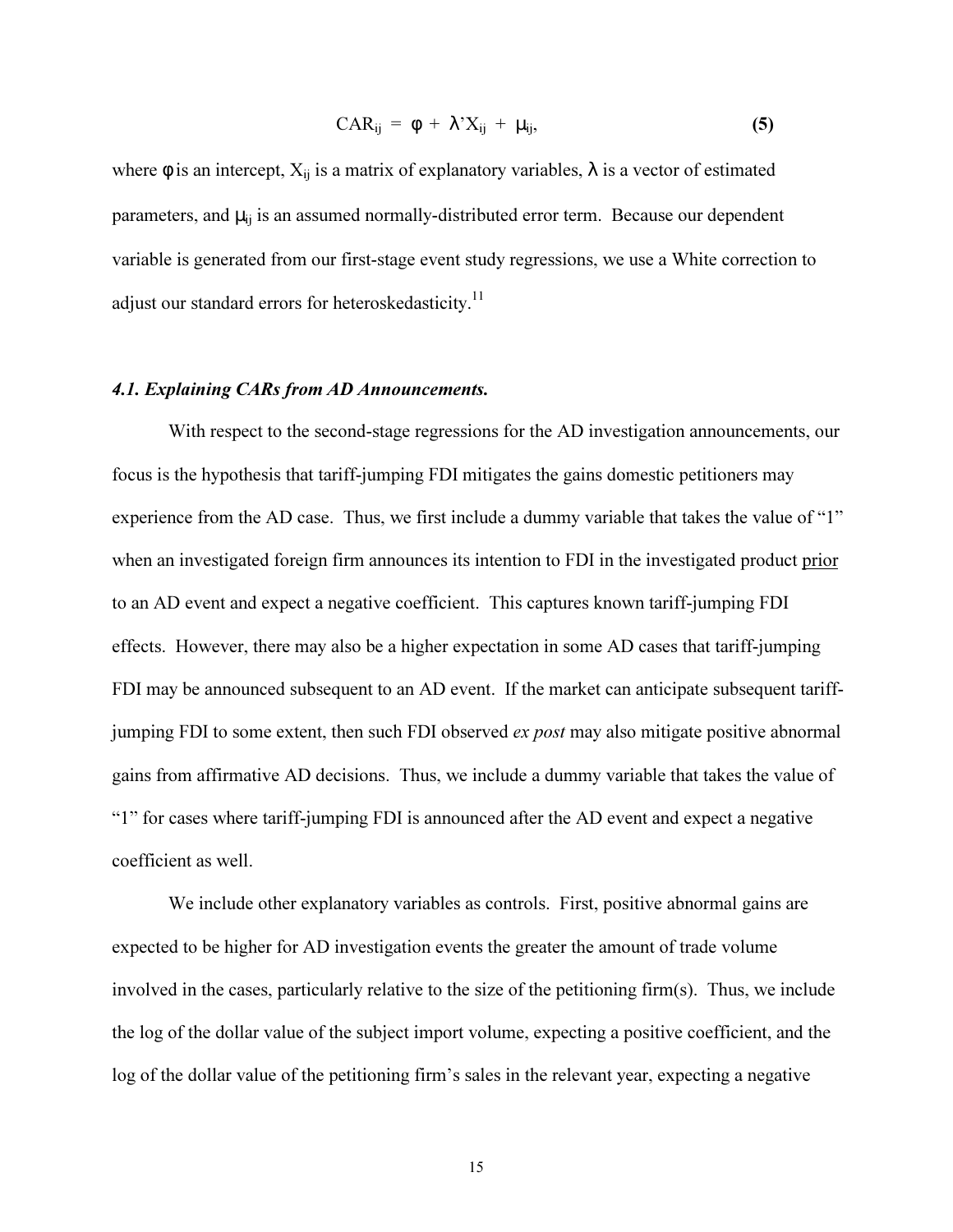sign.<sup>12</sup> Additionally, a couple AD events yield unique quantifiable information that should affect the magnitude of the CARs for a firm. For the second-stage regression explaining CARS at the preliminary USDOC decision, we include the preliminary AD duty (in decimal) form, expecting a larger duty to be associated with higher CARs. At the final USDOC decision, an increase in the final dumping margin from the preliminary margin should also increase the CAR for this AD event, so we include the difference between the final and preliminary dumping margin (in decimal form) as an explanatory variable for second-stage regression of the CARs for the final USDOC decision. Finally, provided the AD case has made it to the final USITC decision, this decision is definitive for the case and becomes the AD case's final outcome. Therefore, we include a dummy variable for whether the decision is affirmative or not in the second-stage regression for the final USITC decision CARs and expect a positive coefficient.<sup>13</sup>

In any event study, there is always the possibility of other "confounding" announcements in the event window, which may bias the estimated CARs. With so many different events in this study it is difficult to systematically control for these possibilities. However, we hypothesize that the high profile 1985-86 semiconductor and 1992-93 steel cases are more likely to have such confounding events, as there were many media announcements connected with these cases throughout the time period of these AD cases. Thus, we include separate dummy variables for these two types of cases in our second-stage AD event regressions. Finally, we include year dummies and dummies for SIC industries 28, 33, 34, and 35, as unobserved macroeconomic conditions or industry characteristics may affect market investor's reactions in a systematic way.

 $11$  We get qualitatively identical results when we control for heteroskedasticity as suggested by Saxonhouse (1976). Results using the Saxonhouse corrections are available from the authors upon request.

<sup>&</sup>lt;sup>12</sup> Of course, a better measure of a firm's "exposure" would use information on the petitioning firm's market share in the investigated product, which is not available.

<sup>&</sup>lt;sup>13</sup> Data for the subject import volume, case decision, and final AD duties can be accessed at http://www.nber.org/antidump/ or http://darkwing.uoregon.edu/~bruceb/adpage.html. Preliminary AD duties were collected from relevant Federal Register notices and data on petitioning firms' sales volume come from the Compustat database.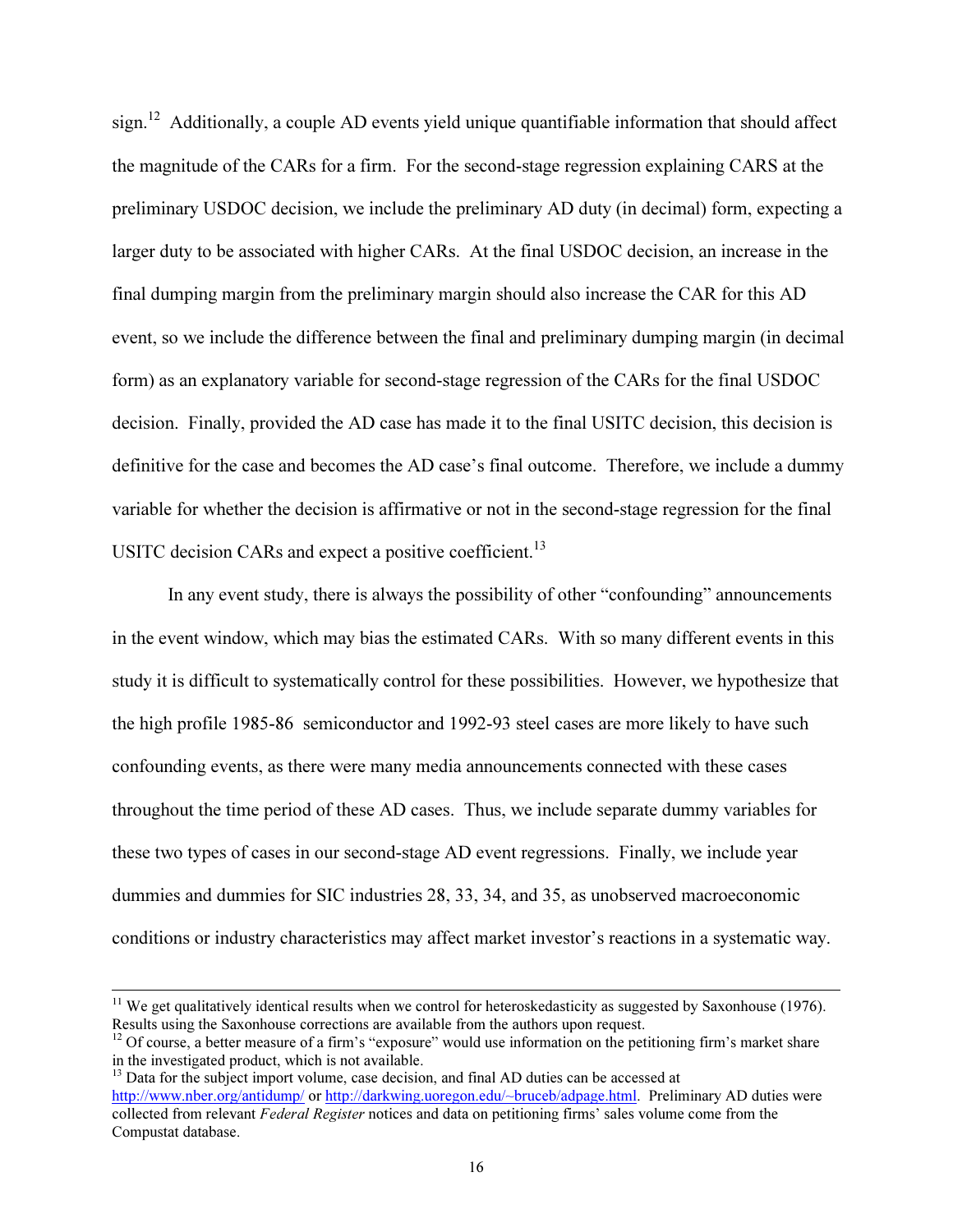These particular industry dummies are included since they encompass the bulk of U.S. AD cases.<sup>14</sup> The top half of Table 3 reports descriptive statistics for our explanatory variables in the second stage regressions for the sample of CARs cumulated over all five AD events.

Table 4 presents our results from running separate regressions to explain CARs for the five AD events, as well as regression results for the cumulated total CAR. The F-test for the final three AD events, as well as for the cumulated total CAR is statistically significant with  $R^2$ s ranging from 0.16 to 0.32 for these cross-sectional regressions.

There are a number of results in Table 4 to highlight. First, consistent with comparison of means in Table 3, tariff-jumping FDI announcements are estimated to have a negative effect on a domestic firm's gains from AD events. FDI announcements that occur before the AD event (and thus represent almost certain tariff-jumping) are large and statistically significant, while the effect of tariff-jumping FDI that occurs after the event (a proxy for higher likelihood of tariff-jumping FDI at the time of the event) is smaller in magnitude and not statistically significant. Second, explanatory power of this second-stage regression analysis is perhaps highest for the preliminary USDOC decision, where the magnitude of the duty is first revealed, with the size of the duty leading to larger CARs for petitioning firms and FDI before the event mitigating these gains by 3.9%. The cumulated total regression analysis likewise has decent explanatory power and is largely consistent with the separate regressions. In particular, FDI before the event continues to be strongly negative, while log of the petitioning firm's sales is a statistically important control. The high  $R^2$  in the final USITC regression seems to come primarily from the negative market reaction to the 1992-93 steel case, confirming press reports at the time that the ruling of negative on many of the products in that case was a blow to the U.S. steel industry and market expectations.

<sup>&</sup>lt;sup>14</sup> F-tests of the joint significance of the industry and year dummies were often, but not always statistically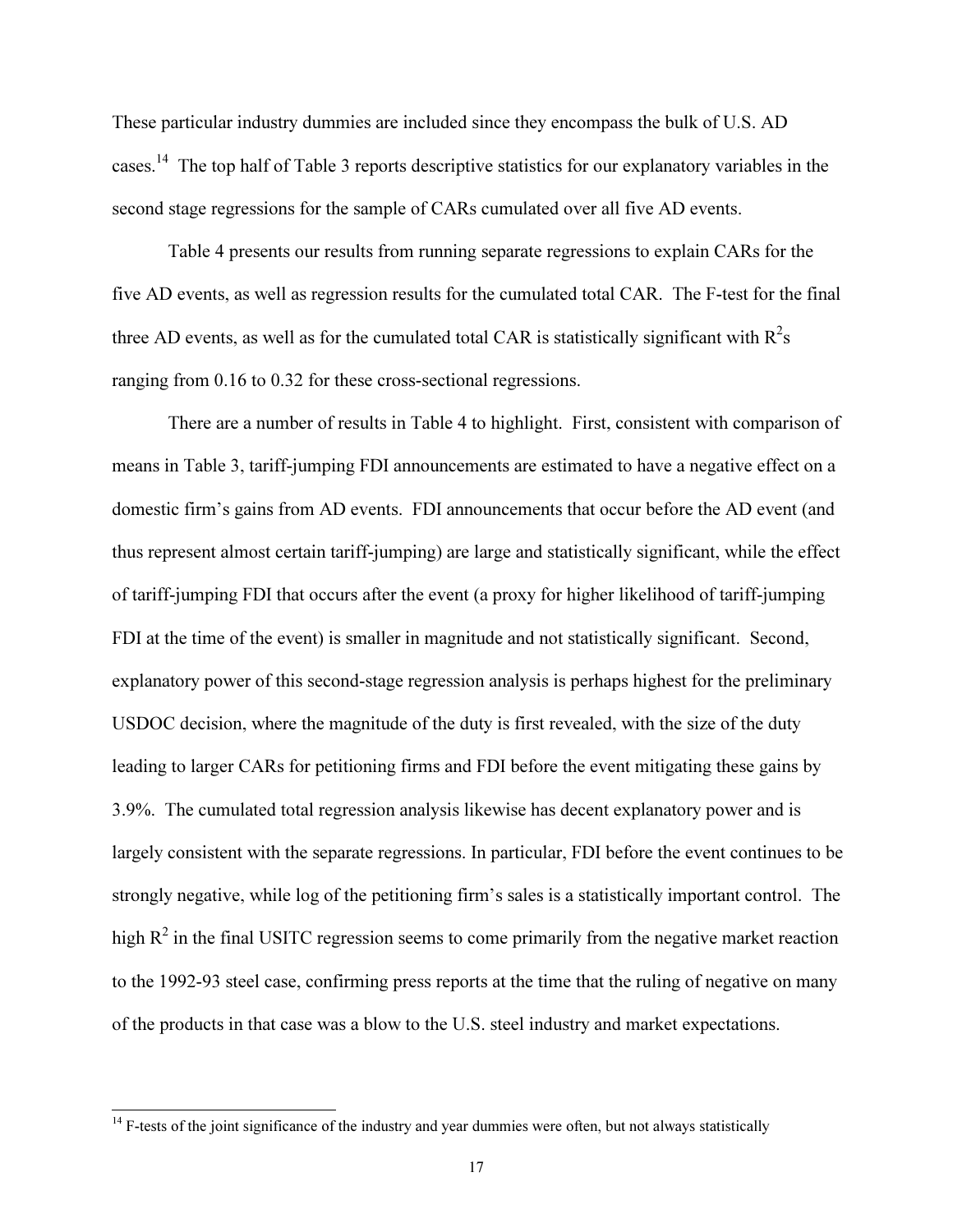# $\mathcal{L}_{\mathbf{F}}$  and  $\mathcal{L}_{\mathbf{F}}$  from Tariff-jumping FDI  $\mathcal{L}_{\mathbf{F}}$

We next turn to second-stage regressions connected with the CARs from tariff-jumping FDI announcements. In particular, such a regression can indicate whether certain forms of FDI are more damaging to the domestic petitioning firms than others, controlling for other factors. To examine this issue, we include dummy variables indicating whether the announced FDI will be a new plant, joint venture or plant expansion, excluding a dummy variable for acquisition FDI to avoid perfect multicollinearity.

We also include dummy variables for whether the associated AD case was ruled affirmative or terminated/suspended, excluding a dummy variable for a negative decision. Consistent with our earlier hypotheses tested above, we expect that tariff-jumping FDI announcements lead to greater losses (negative coefficient) for the domestic firms that were successful in getting AD protection versus ones that did not receive such protection. Terminated and suspended cases often lead to public or private settlements by the domestic and foreign firms, such as voluntary export agreements (see, for example, Prusa, 1992, and Anderson, 1993). These outcomes may lead to positive CARs for domestic firms that may rival that of the proposed AD duties or, as shown by Rosendorff (1996), even higher profits for the domestic firms than with AD duties. Given these arguments, we would also expect a negative coefficient on the terminated/suspended dummy variable.

Another FDI-related explanatory variable that we include is a dummy variable for FDI before the investigation. On the one hand, such pre-investigation FDI may be expected to have less impact on the domestic firm post-investigation FDI because the AD duties (or termination/suspension agreement) is not in place for such FDI announcements. On the other hand, pre-investigation FDI may be by foreign firms that are much stronger rivals in the domestic

significant for the regressions reported in Table 4.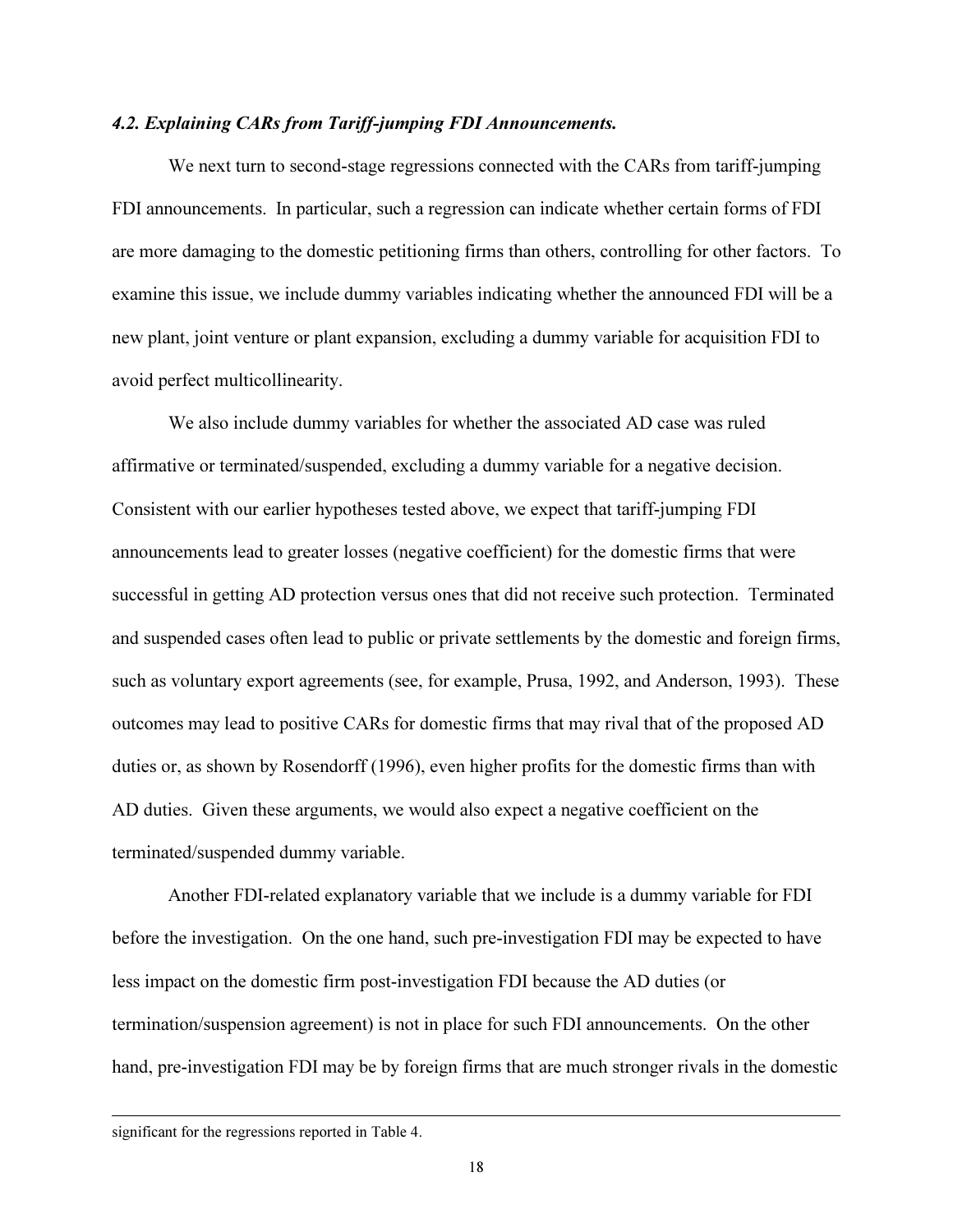market, since they choose to FDI before any threat from an AD investigation and/or AD duties. This would suggest a negative coefficient on our pre-investigation FDI dummy variable.

 Finally, as with our second-stage regression analysis of the AD announcements, we include the log of the dollar value of the subject import volume, the log of the dollar value of the petitioning firm's sales in the relevant year, and dummy variables for the 1985-86 semiconductor cases and 1992-93 steel cases as controls. We do not include year and industry dummies in these regressions as F-tests reject their inclusion though we get qualitatively identical results to those reported here when they are included. The bottom half of Table 3 reports descriptive statistics for our explanatory variables in the second-stage regressions of the tariff-jumping FDI sample.

Table 5 presents our results for the tariff-jumping FDI announcements. The first column of results gives estimates when using the entire sample of observations. Many of the regressors have the correct sign, and the F-test rejects the null of jointly zero slopes at the 1% significance level. As hypothesized, tariff-jumping events lead to more negative CARs when the final outcome of the associated AD case was affirmative, though this effect is not statistically significant at standard significance levels. Terminated/suspended cases do not appear to have any statistically significant impact on the CARs from tariff-jumping.

Turning to our FDI variables, there is evidence that plant expansion FDI lead to more negative CARs than other types of FDI, with a 4.3% lower CAR, everything else equal. This makes sense because plant expansions add domestic capacity in the industry, unlike acquisitions, and are by foreign firms that have already established themselves in the domestic market, unlike new plants or joint ventures.

The last column of Table 5 displays results when we run our second-stage regressions for only our affirmative outcome observations. Since this sample is only affirmative cases, we must necessarily drop the first two regressors for identification. In general, this regression does not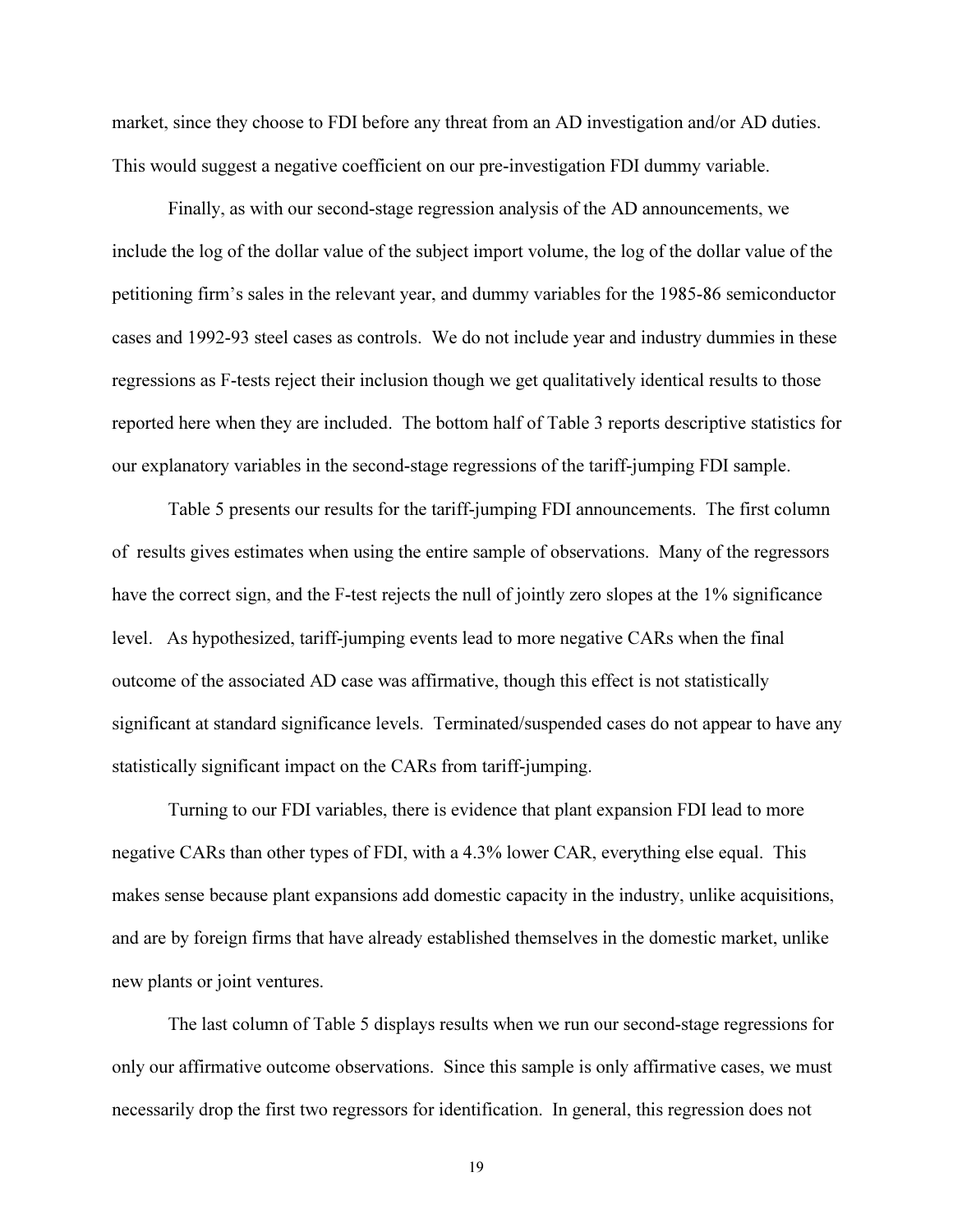have as good of a fit. However, the results are largely consistent with the full sample results in column 1. One difference is that plant expansion and new plant FDI are now both estimated to negatively impact domestic petitioners. Another notable difference is that FDI before the investigation is now found to significantly lead to lower returns for domestic petitioners, which is consistent with the hypothesis that it is generally foreign firms that can compete stronger domestically that announce before AD investigations.

On a final note, when we examine event windows of 1, 5, 7 and 9 days (rather than 3 days reported here), we get qualitatively identical results, though less precisely estimated. This is true for both our second-stage regressions for AD and for tariff-jumping announcements and is consistent with the notion that a larger window allows the possibility of greater noise from confounding events.

### 5. Conclusion

 This paper began with the idea of examining changes in domestic firms profits from AD investigations and from the subsequent tariff-jumping FDI that may result from such actions. The initial hypotheses were that AD investigations, particularly those that are ruled affirmative and lead to AD duties, result in positive abnormal returns to domestic firms, while tariff-jumping FDI may partially or completely mitigate these effects. The sample we gathered showed substantial heterogeneity in the circumstances surrounding AD cases with associated FDI, including a variety of case outcomes, timing of FDI and type of FDI. This led to a variety of hypotheses tested concerning the variation in abnormal returns we observe from the AD investigation and tariffjumping events.

We find evidence that FDI has a significant negative impact on abnormal gains from AD investigation events for U.S. domestic petitioning firms. On average, affirmative U.S. AD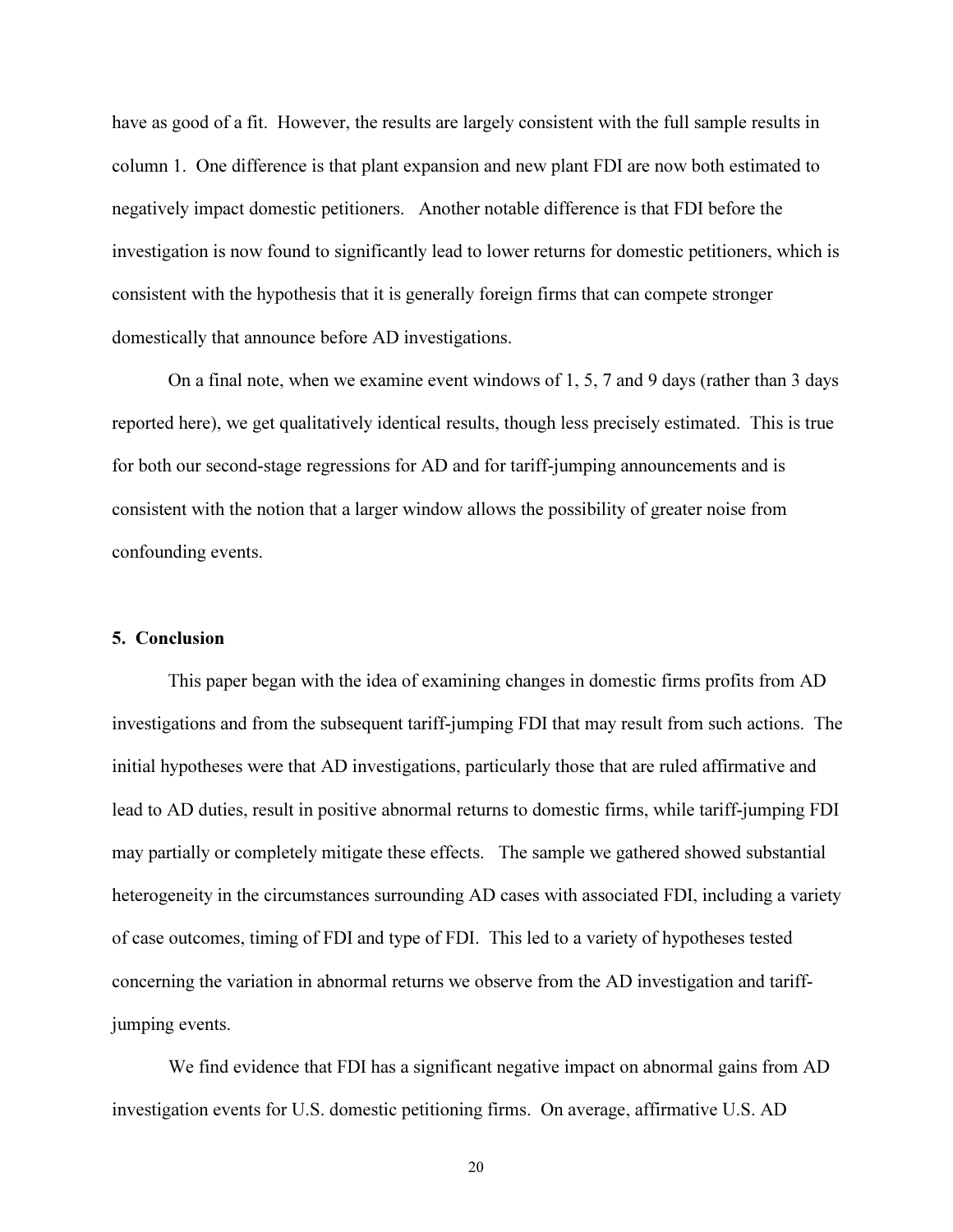decisions are associated with 3% abnormal gains to a petitioning firm when there is no tariffjumping FDI, but no abnormal gains if there is tariff-jumping FDI. The evidence for this effect is strong when announcements of the intended tariff-jumping FDI have already occurred before the AD event takes place, which happened in a fair number of cases, while there is weaker evidence for this effect with anticipated subsequent FDI announcements.

In a related vein, we find evidence that the announcements of plant expansions (and, to some extent, new plants) have significantly larger negative effects on domestic firms' profits than other types of FDI, including acquisitions and joint ventures. This makes sense because plant expansions add domestic capacity in the industry, unlike acquisitions, and are by foreign firms that have already established themselves in the domestic market, unlike joint ventures.

Our analysis also highlights that market reactions are significantly more marked for some AD events than others. Our ability to explain market reactions (in terms of  $R^2$ ) is highest for the preliminary USDOC decision where the proposed AD duty is first announced, and the final USITC decision where the final case outcome is resolved.<sup>15</sup> Finally, the negative decision on some of the products involved in the 1992-93 steel cases, one of the largest set of AD cases ever investigated in the U.S. led to significantly negative abnormal returns to the U.S. steel petitioners.

<sup>&</sup>lt;sup>15</sup> The preliminary USDOC decision is often not the focus of event studies of AD decisions, though Hughes et al. (1997) also find that the preliminary USDOC announcement for the U.S. AD case against Japan in 64k drams had very large effects on the market.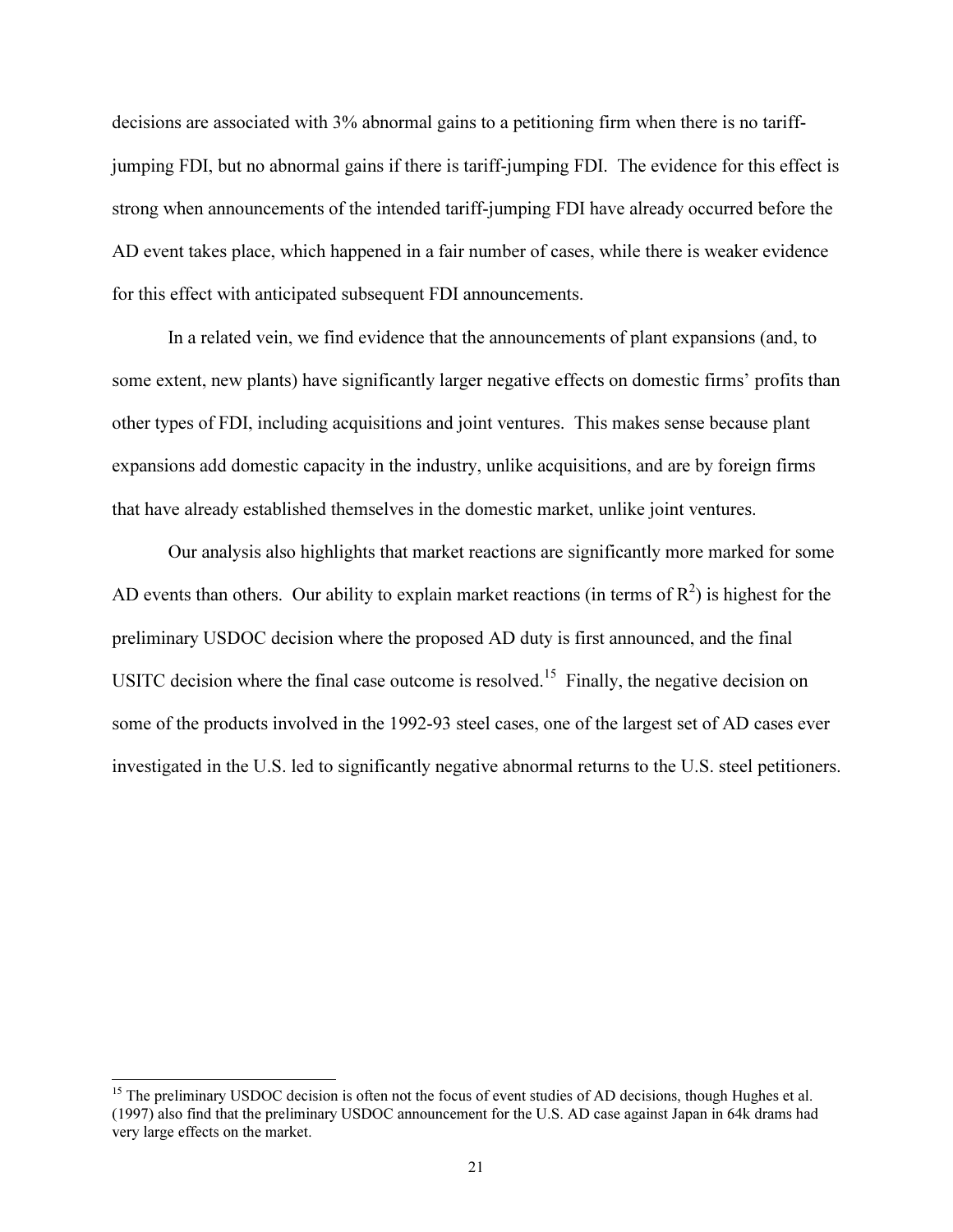

## Figure 1: Standard Timeline for U.S. AD Investigations.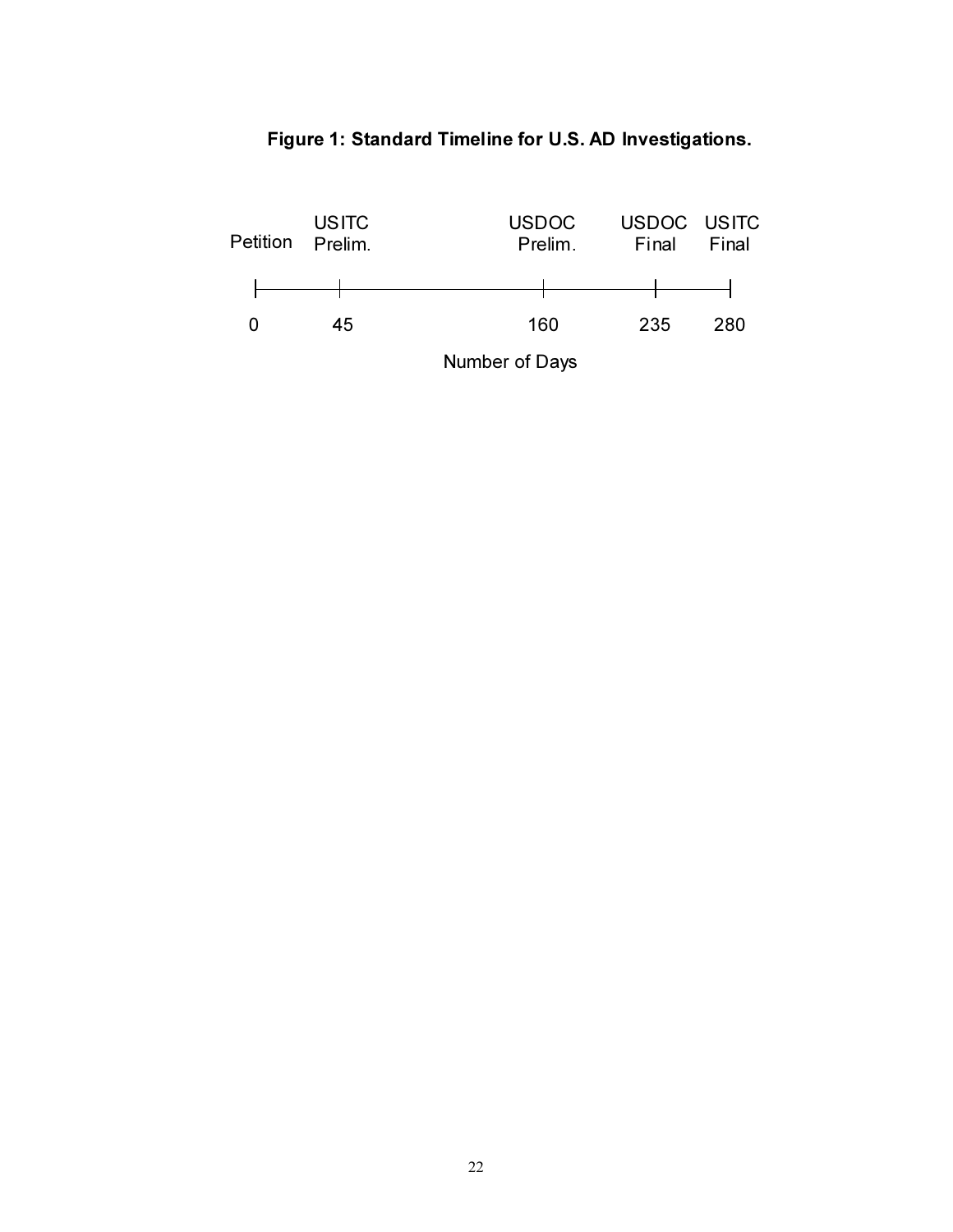| <b>USITC</b>        |          |                                                |                                  |                   |
|---------------------|----------|------------------------------------------------|----------------------------------|-------------------|
| Case                | Year of  | <b>Publicly Traded</b>                         |                                  | Case              |
| Number              | Petition | Petitioners                                    | Product                          | Decision          |
|                     |          |                                                |                                  |                   |
| 731012              | 1980     | SCM Corp.                                      | Portable Electronic Typewriters  | A                 |
| 731053-             | 1982     | Bethlehem Steel Corp.                          | <b>Carbon Steel Products</b>     | N, T              |
| 731084              |          | US Steel Corp.                                 |                                  |                   |
| 731089              | 1982     | ARMCO Steel Co.                                | <b>Concrete Wire Strand</b>      | $\mathbf T$       |
|                     |          | Bethlehem Steel Corp.                          |                                  |                   |
| 731095              | 1982     | ARMCO Steel Co.                                | Stainless Steel Sheet and Strip  | $\mathbf{A}$      |
|                     |          | Allegheny Ludlum                               |                                  |                   |
|                     |          | <b>Carpenter Technology</b>                    |                                  |                   |
|                     |          | <b>Colt Industries</b>                         |                                  |                   |
|                     |          | Cyclops Corp.                                  |                                  |                   |
|                     |          | Eastern Stainless Steel                        |                                  |                   |
|                     |          | Republic Steel Corp.                           |                                  |                   |
| 731102              | 1982     | Motorola Inc.                                  | Radio Pagers                     | <u>A</u>          |
| 731134              | 1983     | <b>Corning Glass Works</b>                     | <b>Color TV Receivers</b>        | $\mathbf{A}$      |
|                     |          | Owens Illinois Corp.                           |                                  |                   |
| 731207              | 1984     | <b>Wells-Gardner Electric</b><br>Motorola Inc. |                                  |                   |
|                     |          |                                                | Cellular Mobile Telephones       | A                 |
| 731270              | 1985     | Micron Technology                              | 64k DRAMs                        | $\mathbf{A}$<br>T |
| 731288              | 1985     | <b>Advanced Micro Devices</b>                  | <b>EPROMs</b>                    |                   |
|                     |          | Intel Corp.<br>National Semiconductor          |                                  |                   |
| 731300 <sup>a</sup> | 1985     | <b>Advanced Micro Devices</b>                  | 256k and above DRAMs             | T                 |
|                     |          | Intel Corp.                                    |                                  |                   |
|                     |          | National Semiconductor                         |                                  |                   |
| 731343              | 1986     | Timken Corp.                                   | Tapered Roller Bearings          | A                 |
| 731350-             | 1986     | Wyman-Gordon                                   | Forged Steel Crankshafts         | A, N, T           |
| 731353              |          |                                                |                                  |                   |
| 731354              | 1986     | ARMCO Steel Co.                                | <b>Stainless Steel Pipe</b>      | $\mathbf{A}$      |
|                     |          | Allegheny Ludlum                               |                                  |                   |
|                     |          | <b>Carpenter Technology</b>                    |                                  |                   |
| 731368              | 1986     | Zenith Electronics                             | <b>Color Picture Tubes</b>       | A                 |
| 731370              | 1987     | Caterpillar <sup>b</sup>                       | Forklifts                        | A                 |
| 731388              | 1988     | Polaris Industries                             | All-terrain Vehicles             | ${\bf N}$         |
| 731389              | 1988     | Eastman Kodak <sup>c</sup>                     | 3.5 Inch Floppy Disks            | A                 |
| 731391-             | 1988     | Ingersoll Rand Corp. <sup>d</sup>              | <b>Ball Bearings</b>             | A                 |
| 731399              |          |                                                |                                  |                   |
| 731426              | 1988     | AT&T Corp.                                     | <b>Small Business Telephones</b> | $\mathbf{A}$      |
|                     |          | Comdial Corp.                                  |                                  |                   |
| 731429              | 1989     | Allied Products <sup>e</sup>                   | <b>Mechanical Transfer Press</b> | A                 |
| 731451              | 1989     | <b>Ideal Basic Industries</b>                  | <b>Portland Cement</b>           | $\mathbf{A}$      |
|                     |          | <b>Texas Industries</b>                        |                                  |                   |

## Table 1: U.S. AD Cases with Tariff-jumping FDI and U.S. Domestic Petitioners that were Publicly-traded Firms at Time of the AD Case.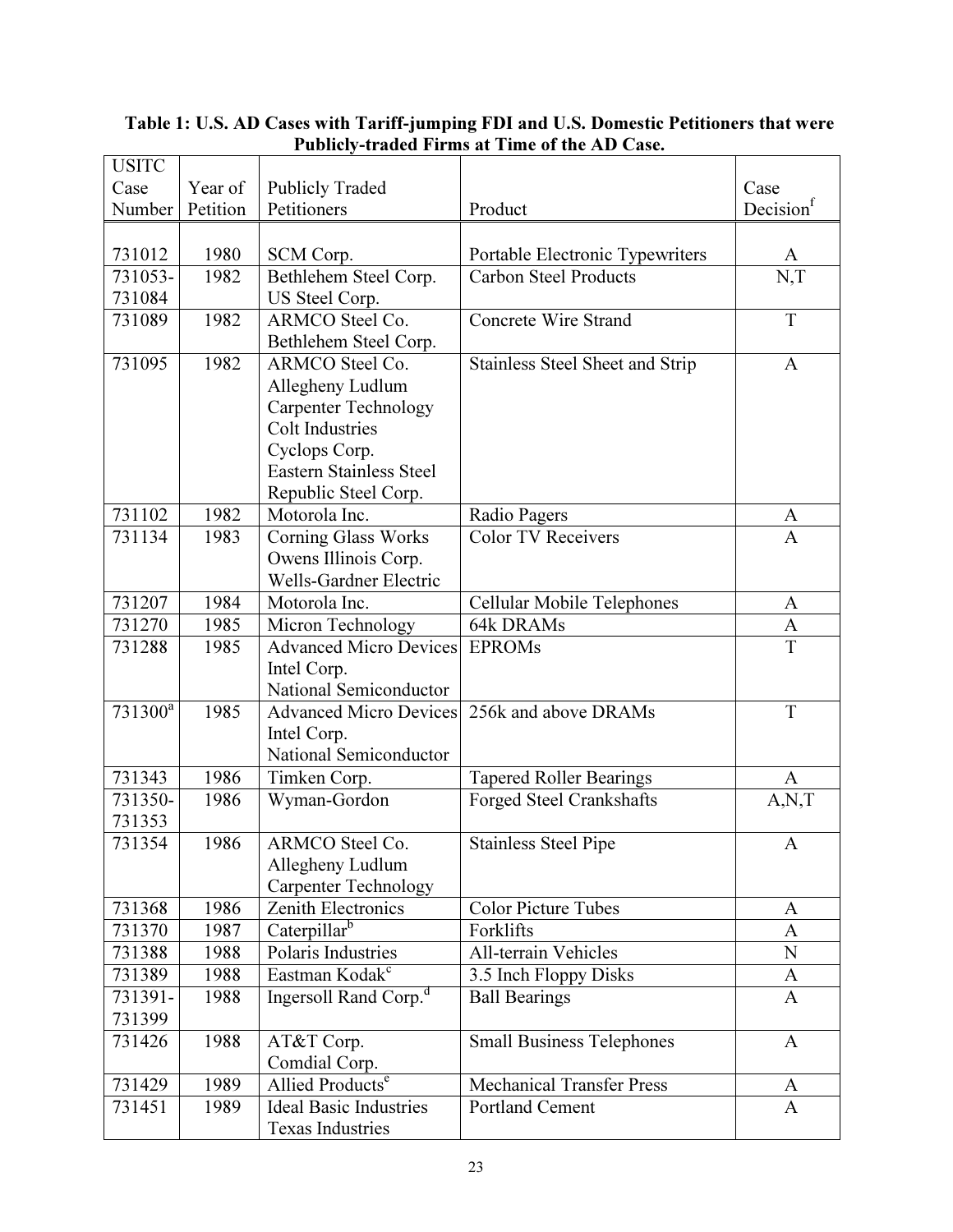| 731490  | 1990 | <b>Boise Cascade</b>       | Coated Groundwood Paper         | N    |
|---------|------|----------------------------|---------------------------------|------|
|         |      | Bowater Inc.               |                                 |      |
|         |      | Champion International     |                                 |      |
|         |      | <b>Consolidated Papers</b> |                                 |      |
|         |      | <b>International Paper</b> |                                 |      |
| 731522  | 1991 | Chrysler Motor Corp.       | Minivans                        | N    |
|         |      | Ford Motor Corp.           |                                 |      |
|         |      | General Motors Corp.       |                                 |      |
| 731556  | 1992 | Micron Technology          | <b>DRAMs</b>                    | A    |
| 731557  | 1992 | Bethlehem Steel Corp.      | <b>Steel Rails</b>              | N    |
| 731571  | 1992 | Black & Decker Corp.       | Professional Electric Handtools | A, N |
| 731573- | 1992 | ARMCO Steel Co.            | <b>Steel Products</b>           | A,N  |
| 731620  |      | Bethlehem Steel Corp.      |                                 |      |
|         |      | Geneva Steel Corp.         |                                 |      |
|         |      | LaClede Steel Corp.        |                                 |      |
|         |      | LTV Corp.                  |                                 |      |
|         |      | Lukens Steel Corp.         |                                 |      |
|         |      | US Steel Corp.             |                                 |      |
| 731622  | 1992 | DuPont                     | Dry Film PhotoResist            | N    |
|         |      | Hercules Inc.              |                                 |      |
|         |      | Morton International       |                                 |      |
| 731647  | 1993 | Keystone Consolidated      | Carbon Steel Wire Rod           | T    |
| 731661  | 1993 | Eastman Kodak              | Photo Paper and Chemicals       | T    |

731661 1993 Eastman Kodak Photo Paper and Chemicals T a Petition actually initiated by U.S. government through the Department of Commerce, but largely connected with case 731-288, so we assign the same firms as "petitioners" in this case.

<sup>b</sup> Petition filed by the labor unions connected with Caterpillar Inc.

<sup>c</sup> Petition by Verbatim Corp., a subsidiary of Eastman Kodak.

<sup>d</sup> Petition by Torrington Corp., a subsidiary of Ingersoll Rand Corp.

<sup>e</sup> Petition by Verson Corp., a subsidiary of Allied Products.

<sup>f</sup> "A" represents "Affirmative", "N" represents "Negative", "T" represents "Terminated" or "Suspended" often in terms of a negotiated voluntary export restraint agreement. In some cases, with multiple countries or products named, there may be more than one decision listed.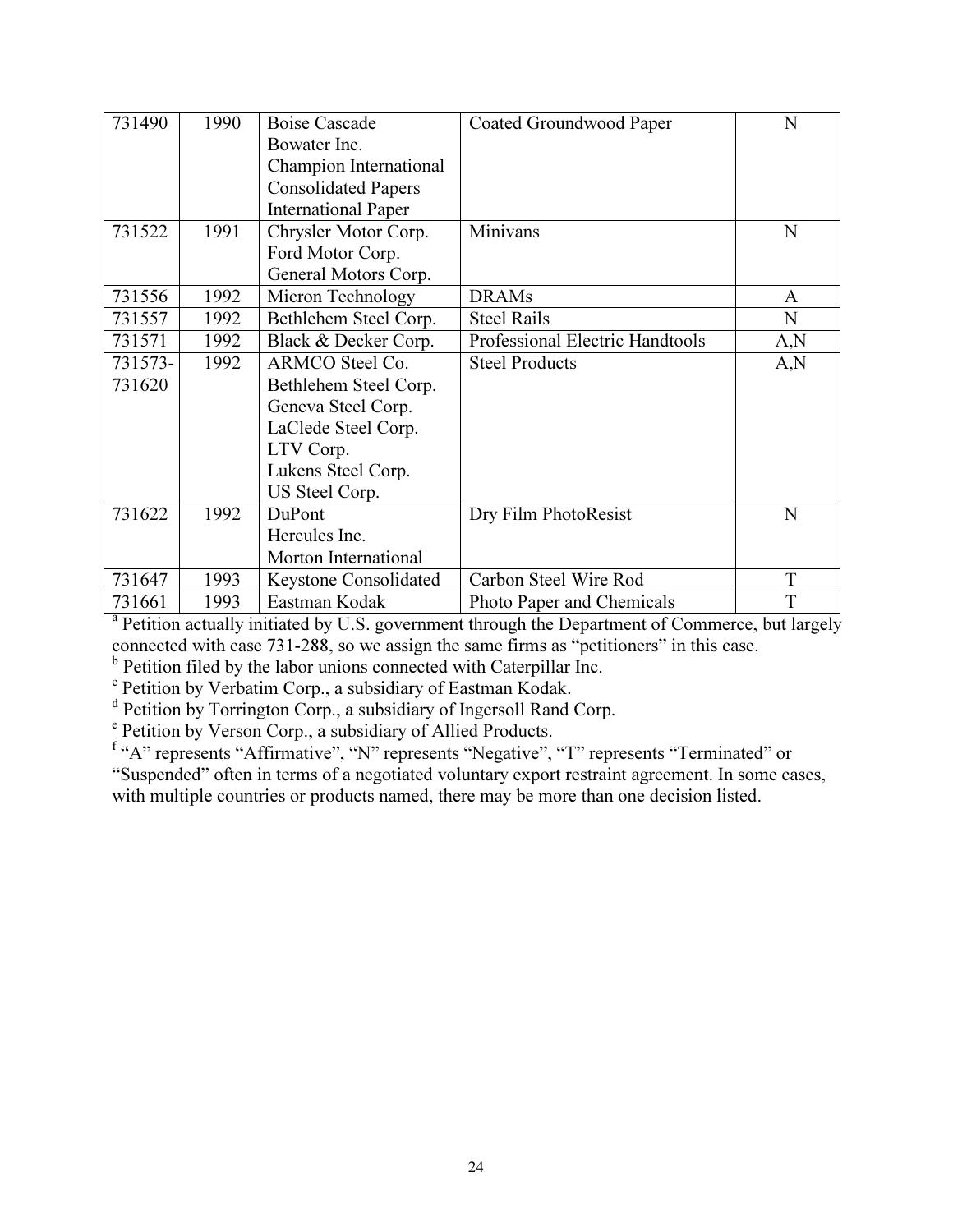| Event                                                                                                                | Mean<br>CARs                                      | Z-statistic                                | Number of<br>CARs               |
|----------------------------------------------------------------------------------------------------------------------|---------------------------------------------------|--------------------------------------------|---------------------------------|
| AD Events                                                                                                            |                                                   |                                            |                                 |
| Petition<br>Preliminary USITC Decision<br>Preliminary USDOC Decision<br>Final USDOC Decision<br>Final USITC Decision | 0.0105<br>0.0024<br>0.0023<br>0.0060<br>$-0.0001$ | $2.17*$<br>0.40<br>$-0.19$<br>0.97<br>0.83 | 130<br>127<br>126<br>115<br>119 |
| <b>Cumulated Total</b><br>AD Events - Affirmative Cases Only                                                         | 0.0166                                            | $7.61**$                                   | 132                             |
| <b>Cumulated Total</b><br>Cumulated Total – With Tariff-jumping FDI<br>Cumulated Total - Without Tariff-jumping FDI  | 0.0198<br>0.0019<br>0.0296                        | 9.95**<br>$-0.19$<br>$12.14**$             | 99<br>31<br>68                  |
| <b>Tariff-jumping Events</b>                                                                                         |                                                   |                                            |                                 |
| All Tariff-jumping FDI Announcements<br>New Plant FDI<br><b>Acquisition FDI</b><br><b>Plant Expansion FDI</b>        | 0.0055<br>0.0033<br>0.0078<br>$-0.0120$           | 1.39<br>0.60<br>0.74<br>$-0.71$            | 160<br>77<br>25<br>20           |
| Joint Venture FDI                                                                                                    | 0.0178                                            | $1.92*$                                    | 38                              |

### Table 2: Summary of First-Stage Regressions for AD Investigations and Tariff-jumping Events.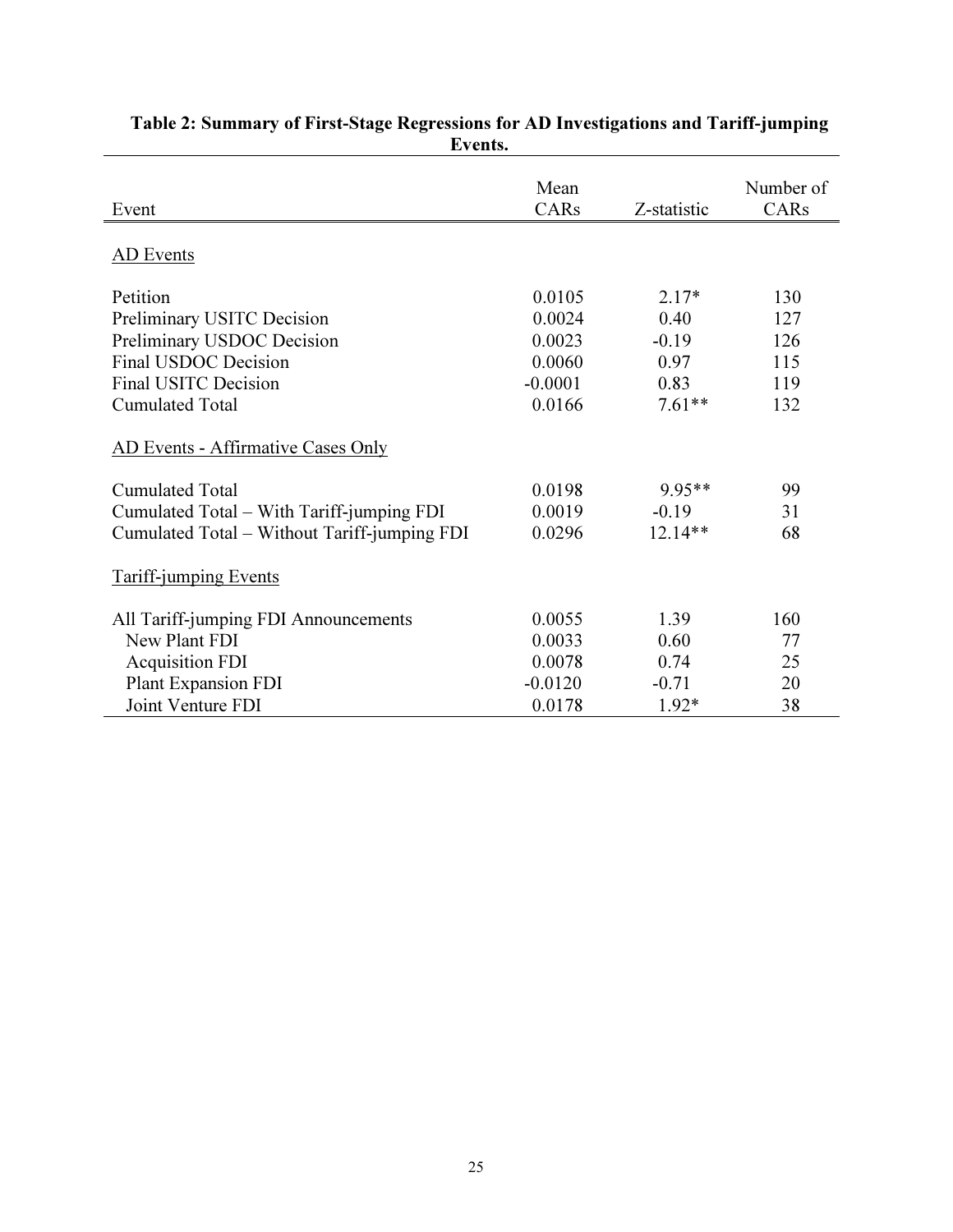| Table 3: Descriptive Statistics for Second-Stage Regressions. |         |           |         |         |  |
|---------------------------------------------------------------|---------|-----------|---------|---------|--|
|                                                               |         | Standard  |         |         |  |
| Variable                                                      | Mean    | Deviation | Minimum | Maximum |  |
| AD Cumulated Total Events (138                                |         |           |         |         |  |
| observations)                                                 |         |           |         |         |  |
|                                                               |         |           |         |         |  |
| Log of Subject Import Volume (in \$ millions)                 | 2.34    | 0.26      | 1.00    | 2.70    |  |
| Log of Petitioning Firm's Sales (in \$ millions)              | 1.94    | 0.23      | 1.16    | 2.46    |  |
| Preliminary Duty (in decimals)                                | 0.42    | 0.58      | 0.00    | 4.44    |  |
| Final Duty – Preliminary Duty (in decimals)                   | $-0.09$ | 0.48      | $-3.60$ | 1.63    |  |
| <b>FDI</b> Before                                             | 0.11    | 0.31      | 0.00    | 1.00    |  |
| FDI After                                                     | 0.21    | 0.41      | 0.00    | 1.00    |  |
| Semiconductor Case                                            | 0.06    | 0.24      | 0.00    | 1.00    |  |
| 1992-93 Steel Case                                            | 0.05    | 0.22      | 0.00    | 1.00    |  |
| <b>Affirmative Decision</b>                                   | 0.79    | 0.39      | 0.00    | 1.00    |  |
| Tariff-jumping Events (160 observations)                      |         |           |         |         |  |
| Log of Subject Import Volume (in \$ millions)                 | 2.56    | 0.14      | 2.07    | 2.70    |  |
| Log of Petitioning Firm's Sales (in \$ millions)              | 2.01    | 0.19      | 1.21    | 2.48    |  |
| FDI Before Investigation                                      | 0.34    | 0.47      | 0.00    | 1.00    |  |
| New Plant FDI                                                 | 0.48    | 0.50      | 0.00    | 1.00    |  |
| Joint Venture FDI                                             | 0.24    | 0.43      | 0.00    | 1.00    |  |
| Plant Expansion FDI                                           | 0.13    | 0.33      | 0.00    | 1.00    |  |
| 1992-93 Steel Case                                            | 0.37    | 0.48      | 0.00    | 1.00    |  |
| <b>Semiconductor Case</b>                                     | 0.24    | 0.43      | 0.00    | 1.00    |  |
| <b>Affirmative Decision</b>                                   | 0.51    | 0.50      | 0.00    | 1.00    |  |
| Terminated/Suspended                                          | 0.23    | 0.42      | 0.00    | 1.00    |  |

## Table 3: Descriptive Statistics for Second-Stage Regressions.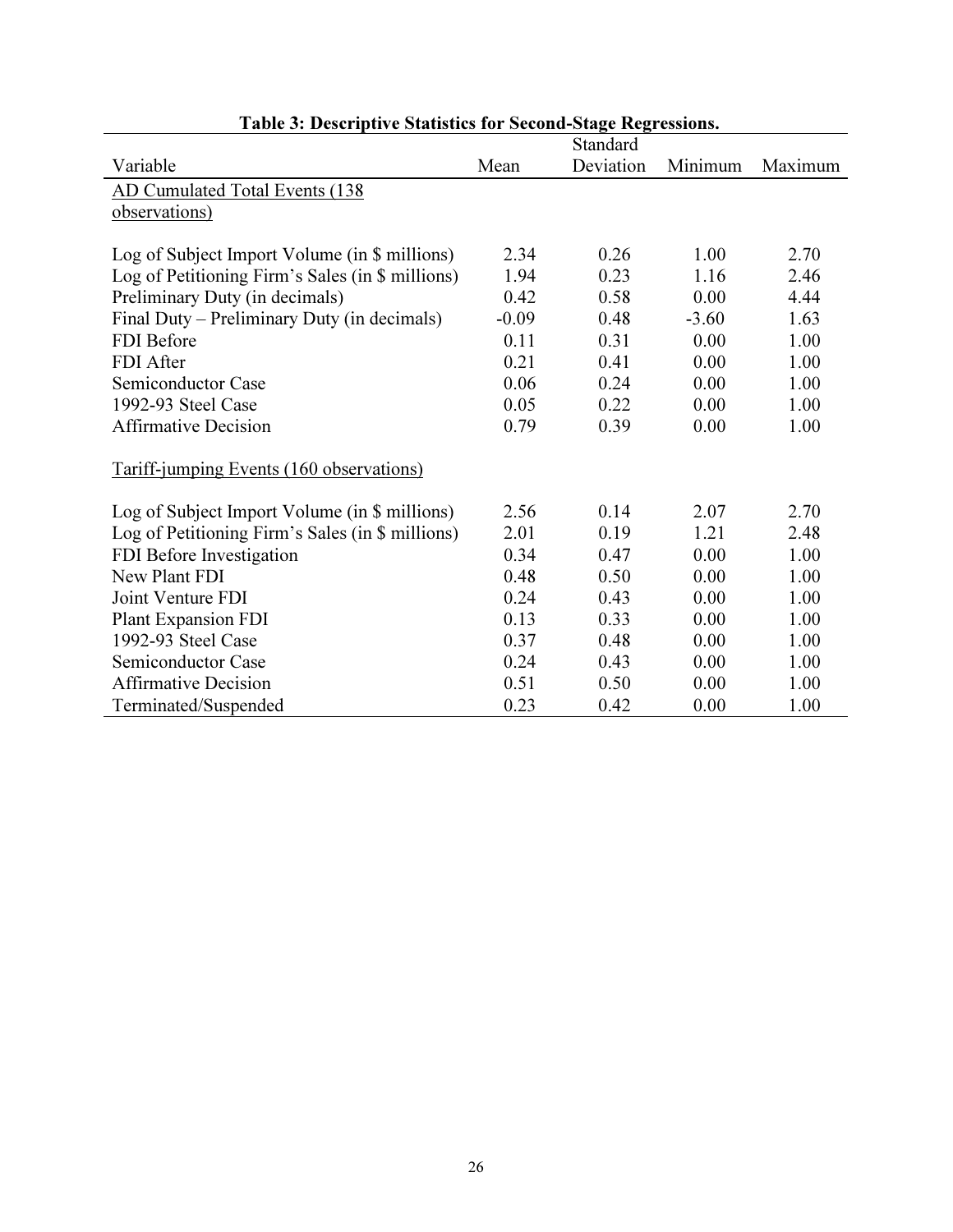| Regressors                                        | Expect-<br>ed<br>Sign | Petition             | <b>USITC</b>        | Preliminary Preliminary<br><b>USDOC</b> | Final<br><b>USDOC</b>     | Final<br><b>USITC</b>   | Cumulated<br>Total      |
|---------------------------------------------------|-----------------------|----------------------|---------------------|-----------------------------------------|---------------------------|-------------------------|-------------------------|
| Log of Subject<br><b>Import Volume</b>            |                       | 0.002<br>(0.026)     | $-0.017$<br>(0.018) | 0.026<br>(0.021)                        | 0.017<br>(0.024)          | $-0.024$<br>(0.023)     | $-0.023$<br>(0.029)     |
| Log of Petition<br>Firm's Sales                   |                       | $-0.002$<br>(0.034)  | 0.012<br>(0.027)    | $-0.045$<br>(0.028)                     | $-0.082**$<br>(0.028)     | $-0.026$<br>(0.029)     | $-0.088**$<br>(0.037)   |
| Preliminary<br>Duty                               |                       |                      |                     | $0.022**$<br>(0.010)                    |                           |                         | $-0.001$<br>(0.027)     |
| Final Duty $-$<br>Preliminary<br>Duty             | $\boldsymbol{+}$      |                      |                     |                                         | $-0.000$<br>(0.008)       |                         | $-0.007$<br>(0.026)     |
| FDI Before<br>Event                               |                       | $-0.051*$<br>(0.027) | $-0.024$<br>(0.017) | $-0.039**$<br>(0.017)                   | 0.005<br>(0.017)          | $-0.015$<br>(0.025)     | $-0.080*$<br>(0.041)    |
| FDI After Event                                   |                       | $-0.023$<br>(0.016)  | $-0.009$<br>(0.012) | $-0.021$<br>(0.015)                     | 0.013<br>(0.016)          | $-0.012$<br>(0.018)     | $-0.034$<br>(0.038)     |
| Semiconductor<br>Case                             | $\boldsymbol{?}$      | 0.028<br>(0.037)     | 0.013<br>(0.025)    | 0.025<br>(0.023)                        | $-0.073$<br>(0.056)       | $-0.021$<br>(0.049)     | 0.002<br>(0.055)        |
| 1992-93 Steel<br>Case                             | $\overline{?}$        | 0.024<br>(0.032)     | 0.024<br>(0.047)    | 0.103<br>(0.081)                        | $-0.010$<br>(0.031)       | $-0.109**$<br>(0.049)   | $-0.040$<br>(0.073)     |
| Affirmative<br>Decision                           | $^{+}$                |                      |                     |                                         |                           | $-0.017$<br>(0.030)     | $-0.003$<br>(0.051)     |
|                                                   |                       |                      |                     |                                         |                           |                         |                         |
| $R^2$<br>F-statistic<br>Number of<br>Observations |                       | 0.18<br>0.86<br>124  | 0.16<br>1.41<br>122 | 0.32<br>$1.63**$<br>120                 | 0.30<br>$277.57**$<br>107 | 0.37<br>$3.00**$<br>114 | 0.31<br>$1.70**$<br>138 |

### Table 4: Second-Stage Regressions for AD Investigation Events – White-corrected Standard Errors.

Dependent Variable: CARs with 3-day Event Window

NOTES: Robust (White-corrected) standard errors in parentheses. Year and industry dummies included, where industry dummies are for SIC 28, 33, 34 and 35, the sectors with the majority of AD activity. \* denotes statistical significance at the 10% level and \*\* denotes statistical significance at the 5% level. For the "Cumulated Total" regression, the variable "FDI Before Event" is replaced with a dummy variable for FDI taking place before final USITC decision and, similarly, "FDI After Event" is defined as FDI after final USITC decision.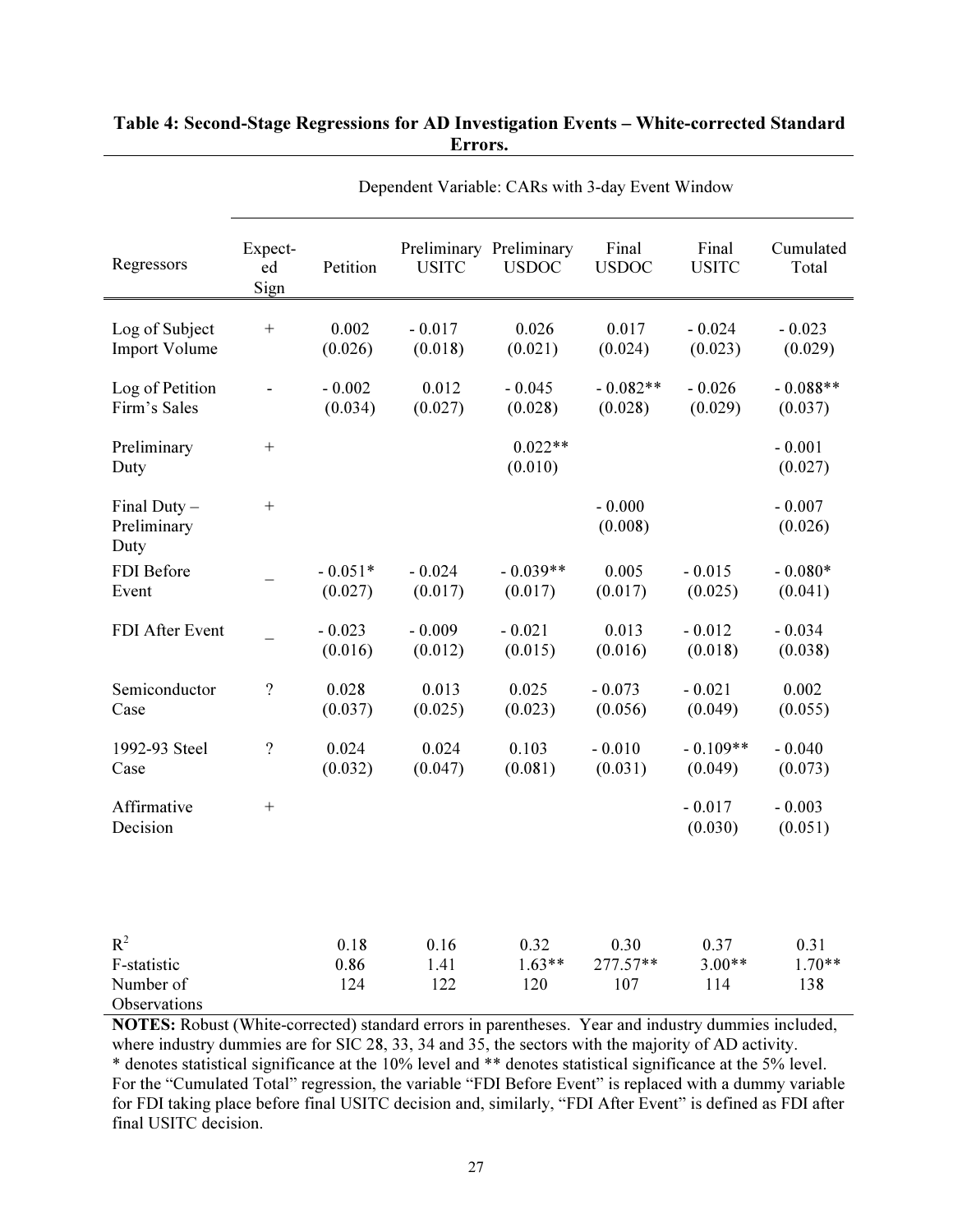| Regressors                                     | Expected<br>Sign   | All<br>Observations     | Affirmative<br>Decisions Only |
|------------------------------------------------|--------------------|-------------------------|-------------------------------|
| Log of Subject Import Volume                   |                    | 0.026<br>(0.042)        | 0.054<br>(0.068)              |
| Log of Petition Firm's Sales                   | $\boldsymbol{+}$   | $-0.033$<br>(0.028)     | $-0.005$<br>(0.038)           |
| FDI Before Investigation                       | $\overline{?}$     | $-0.010$<br>(0.012)     | $-0.024*$<br>(0.013)          |
| New Plant FDI                                  |                    | $-0.001$<br>(0.014)     | $-0.054**$<br>(0.022)         |
| Joint Venture FDI                              |                    | 0.020<br>(0.017)        | $-0.024$<br>(0.031)           |
| Plant Expansion FDI                            |                    | $-0.043**$<br>(0.018)   | $-0.076**$<br>(0.034)         |
| 1992-93 Steel Case                             | $\ddot{?}$         | $-0.025$<br>(0.018)     | $-0.028$<br>(0.023)           |
| Semiconductor Case                             | $\overline{\cdot}$ | 0.016<br>(0.018)        | 0.022<br>(0.027)              |
| <b>Affirmative Decision</b>                    |                    | $-0.019$<br>(0.012)     |                               |
| Terminated/Suspended                           |                    | 0.014<br>(0.027)        |                               |
| $R^2$<br>F-statistic<br>Number of Observations |                    | 0.08<br>$2.05**$<br>160 | 0.10<br>0.99<br>81            |

## Table 5: Second-Stage Regressions for Tariff-Jumping Events.

Dependent Variable: CARs with 3-day Event Window

NOTES: Robust standard errors in parentheses. \* denotes statistical significance at the 10% level, and \*\* denotes statistical significance at the 5% level.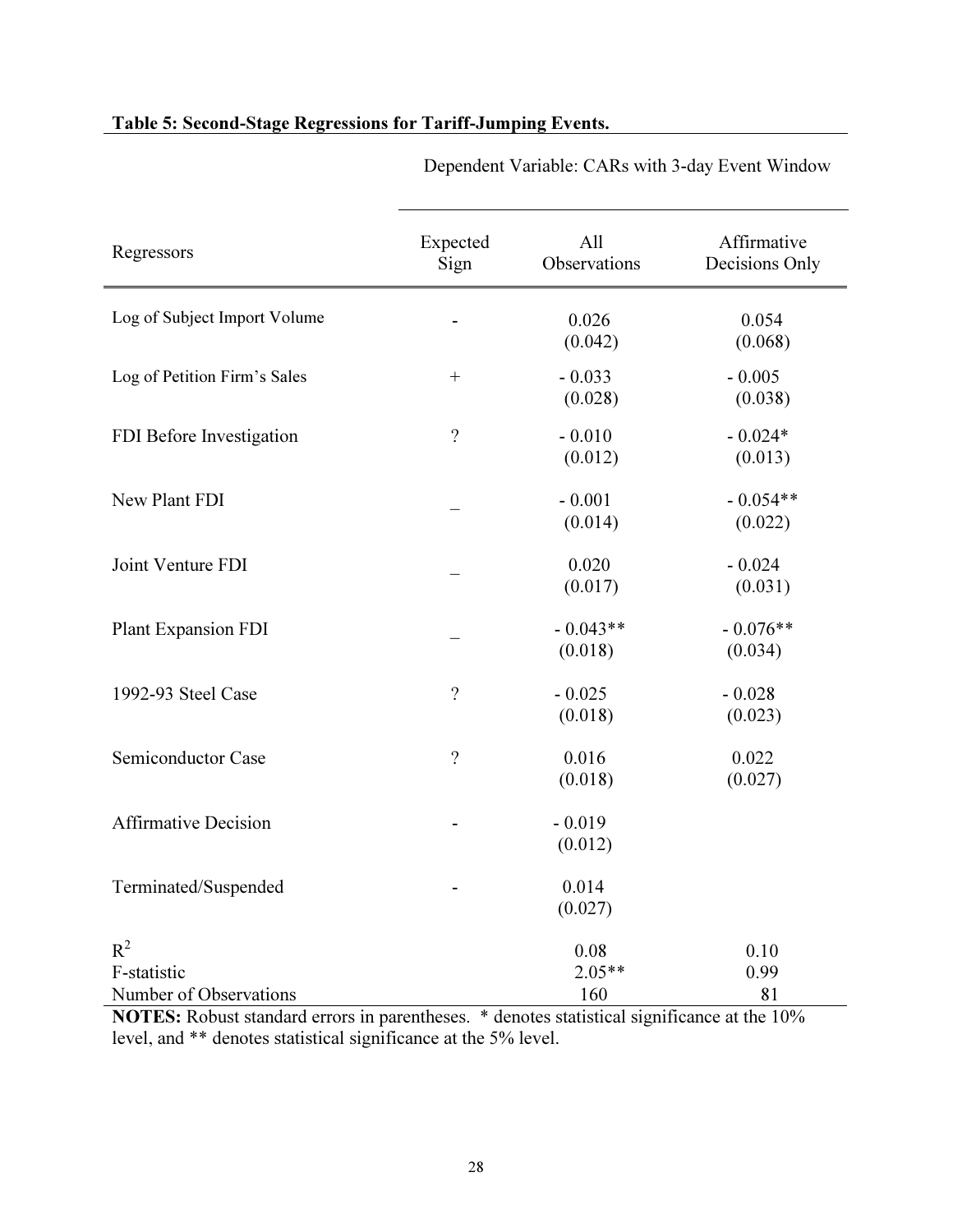## References

Anderson, James E. (1993) "Domino Dumping II: Anti-dumping," Journal of International Economics, Vol. 35: 133-50.

Barrell, Ray and Nigel Pain. (1999) "Trade Restraints and Japanese Direct Investment Flows," European Economic Review. Vol. 43(1): 29-45.

Belderbos, Rene A. (1997) "Antidumping and Tariff Jumping: Japanese Firms' DFI in the European Union and the United States," Weltwirtschaftliches Archiv. Vol. 133(3): 419-57.

Berry, Steven, James Levinsohn, and Ariel Pakes. (1999) "Voluntary Export Restraints on Automobiles: Evaluating a Trade Policy," American Economic Review, Vol. 89(3): 400-30.

Blonigen, Bruce A. and Robert C. Feenstra. (1997)"Protectionist Threats and Foreign Direct Investment," in Robert C. Feenstra (Ed.), Effects of U.S. Trade Protection and Promotion Policies. Chicago: University of Chicago Press (NBER), 55-80.

Blonigen, Bruce A. (2002) "Tariff-jumping Antidumping Duties," Journal of International Economics. Vol. 57(1): 31-50.

Borenstein, Severin and Martin B. Zimmerman. (1988) "Market Incentives for Safe Commercial Airline Operation," American Economic Review. Vol. 78(5): 913-35.

Brander, James A. and Barbara J. Spencer. (1987) "Foreign Direct Investment with Unemployment and Endogenous Taxes and Tariffs," Journal of International Economics. Vol. 22: 257-79.

DeVault, James M. (1996) "The Welfare Effects of U.S. Antidumping Duties," Open Economies Review, Vol. 7(1): 19-33.

Ellingsen, Tore, and Karl Warneryd. (1999) "Foreign Direct Investment and the Political Economy of Protection," International Economic Review. Vol. 40(2): 357-79.

Flam, Harry. (1994) "EC Members Fighting about Surplus: VERs, FDI, and Japanese Cars," Journal of International Economics. Vol. 36: 117-31.

Gallaway, Michael P., Bruce A. Blonigen, and Joseph E. Flynn. (1999) "Welfare Costs of U.S. Unfair Trade Laws," Journal of International Economics, Vol. 49(2): 211-44.

Haaland, Jan I. and Ian Wooton. (1998) "Anti-dumping Jumping: Reciprocal Anti-dumping and Industrial Location," Weltwirtschaftliches Archiv, Vol. 134(2): 340-62.

Hartigan, James C., Philip R. Perry, and Sreenivas Kamma. (1986) "The Value of Administered Protection: A Capital Market Approach," Review of Economics and Statistics, Vol. 68(4): 610- 17.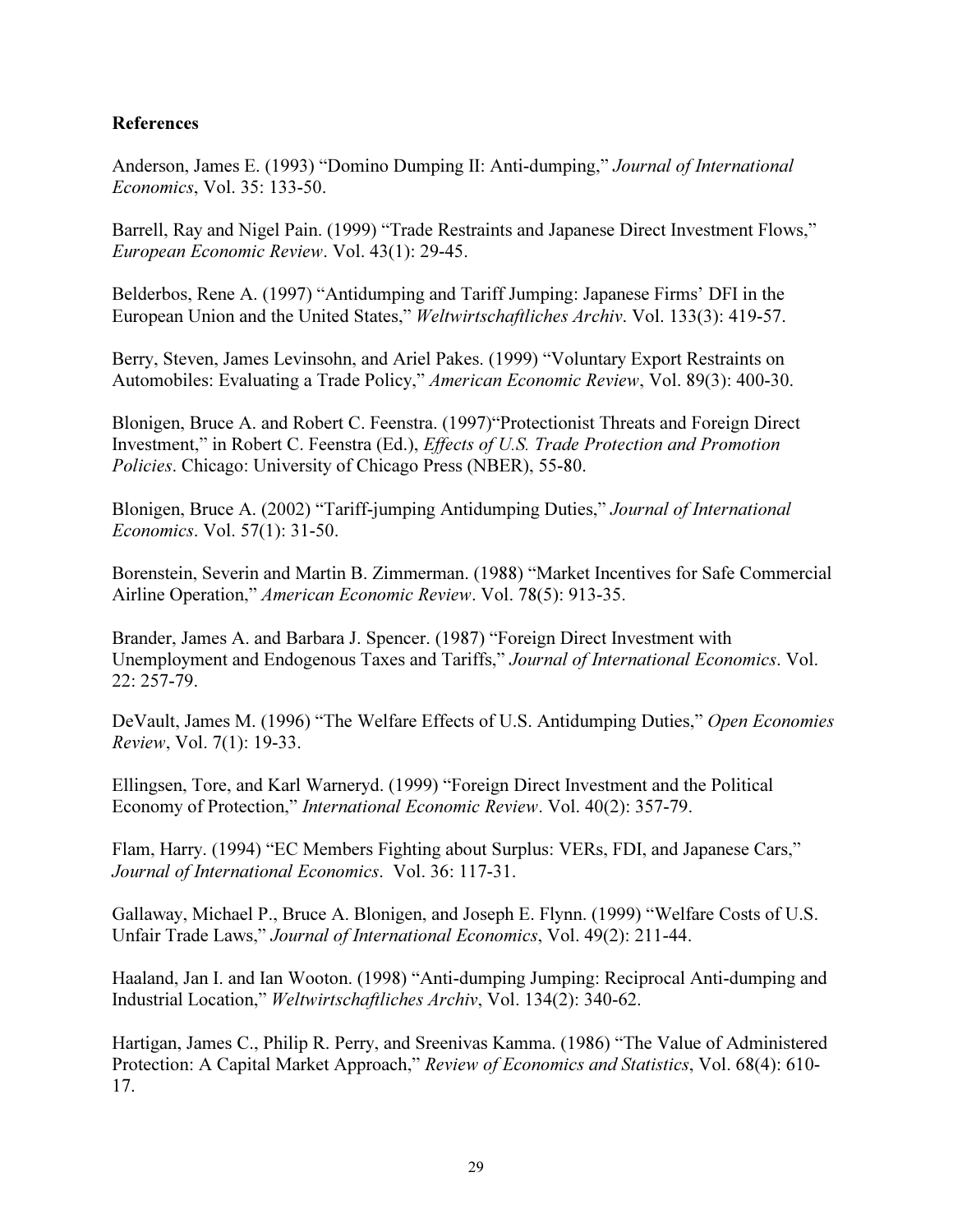Hartigan, James C., Sreenivas Kamma, and Philip R. Perry. (1989) "The Injury Determination Category and the Value of Relief from Dumping," Review of Economics and Statistics, Vol. 71(1): 183-86.

Hughes, John S., Stefanie Lenway, and Judy Rayburn. (1997) "Stock Price Effects of U.S. Trade Policy Responses to Japanese Trading Practices in Semi-conductors," Canadian Journal of Economics, Vol. 30(4): 922-42.

Kelly, Kenneth A., and Morris E. Morkre. (1998). "Do Unfairly Traded Imports Injure Domestic Industries?" Review of International Economics, Vol. 6(2): 321-32.

Lenway, Stefanie, Kathy Rehbein, and Laura Starks. (1990) "The Impact of Protectionism on Firm Wealth: the Experience of the Steel Industry," Southern Economic Journal, Vol. 56(4): 1079-93.

Levinsohn, James A. (1989) "Strategic Trade Policy When Firms Can Invest Abroad: When Are Tariffs and Quotas Equivalent?" Journal of International Economics. Vol. 27: 129-46.

Mahdavi, Mahnaz, and Amala Bhagwati. (1994) "Stock Market Data and Trade Policy: Dumping and the Semiconductor Industry," *International Trade Journal*, Vol. 8(2): 207-21.

MacKinlay, A. Craig. (1997) "Event Studies in Economics and Finance," Journal of Economic Literature, Vol. 35: 13-39.

Motta, Massimo. (1992) "Multinational Firms and the Tariff-jumping Argument: A Game Theoretic Analysis With Some Unconventional Conclusions," European Economic Review. 36: 1557-71.

Murray, Tracy, and Donald J. Rousslang. (1989) "A Method for Estimating Injury Caused by Unfair Trade Practices," International Review of Law and Economics, Vol. 9(2): 149-64.

Murray, Tracy. (1991) "The Administration of the Antidumping Duty Law by the Department of Commerce," in Richard Boltuck and Robert E. Litan (Eds.), Down in the Dumps: Administration of the Unfair Trade Laws. Washington, DC: The Brookings Institute, 23-60.

Prusa, Thomas J. (1992) "Why Are So Many Antidumping Petitions Withdrawn?" Journal of International Economics, Vol. 33: 1-20.

Ries, John C. (1993) "Windfall Profits and Vertical Relationships: Who Gained in the Japanese Auto Industry from VERs?" Journal of Industrial Economics, Vol. 41(3): 259-76.

Rosendorff, B. Peter. (1996) "Voluntary Export Restraints, Antidumping Procedure, and Domestic Politics," American Economic Review, Vol. 86(3): 544-61.

Ruback, Richard S. (1982) "The Effect of Discretionary Price Control Decisions on Equity Values," Journal of Financial Economics, Vol. 10: 83-105.